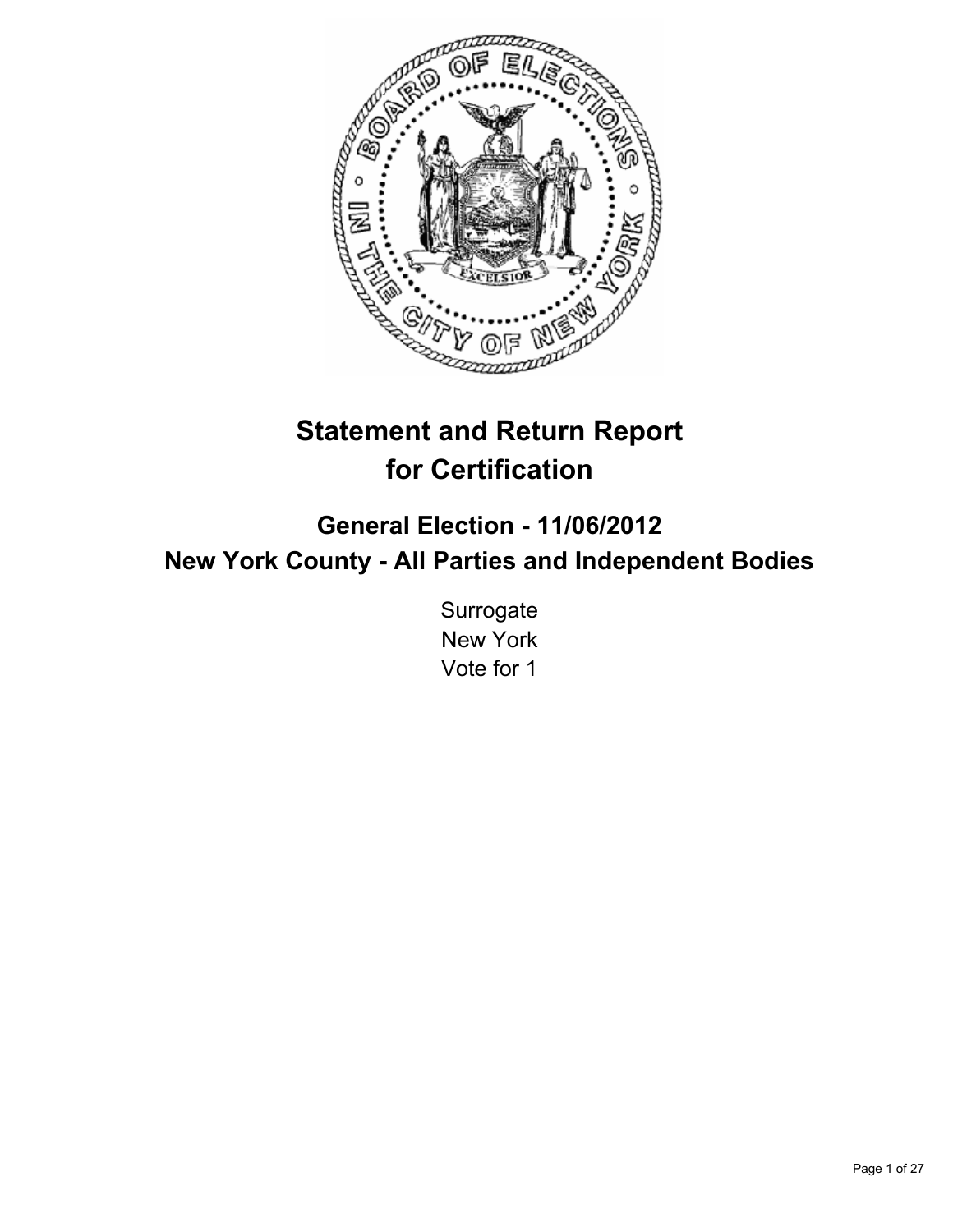

| <b>PUBLIC COUNTER</b>                                    | 31,257 |
|----------------------------------------------------------|--------|
| <b>EMERGENCY</b>                                         | 213    |
| ABSENTEE/MILITARY                                        | 948    |
| <b>FEDERAL</b>                                           | 507    |
| SPECIAL PRESIDENTIAL                                     | 0      |
| AFFIDAVIT                                                | 4,576  |
| <b>Total Ballots</b>                                     | 37,501 |
| Less - Inapplicable Federal/Special Presidential Ballots | (507)  |
| <b>Total Applicable Ballots</b>                          | 36,994 |
| RITA MELLA (DEMOCRATIC)                                  | 22,167 |
| ADAM AISEN (WRITE-IN)                                    | 1      |
| ALANA LESCZYSKI (WRITE-IN)                               | 1      |
| ALEX RODRIGUEZ (WRITE-IN)                                | 1      |
| ANDREW LAX (WRITE-IN)                                    | 1      |
| ANDREW MARBACH (WRITE-IN)                                | 1      |
| ARIC GREZ (WRITE-IN)                                     | 1      |
| CARMELO ANTHONY (WRITE-IN)                               | 1      |
| DAWN FOX (WRITE-IN)                                      | 1      |
| DENNIS NONALO (WRITE-IN)                                 | 1      |
| EDWARD C. BURNS (WRITE-IN)                               | 1      |
| ERIN HUGHES (WRITE-IN)                                   | 1      |
| <b>GREG BLATTO (WRITE-IN)</b>                            | 1      |
| JAMIE JUNCO JR. (WRITE-IN)                               | 1      |
| JEREMY SCHITFRES (WRITE-IN)                              | 1      |
| JILL STEIN (WRITE-IN)                                    | 1      |
| JON KAUFMAN (WRITE-IN)                                   | 1      |
| JOSHUA DAVID TUCKMAN (WRITE-IN)                          | 1      |
| LEE BROWN (WRITE-IN)                                     | 1      |
| LEONARD LOPATE (WRITE-IN)                                | 1      |
| MAX SARINSKY (WRITE-IN)                                  | 1      |
| MICHAEL PICCHITO (WRITE-IN)                              | 1      |
| NATALIS KRAMER (WRITE-IN)                                | 1      |
| OWEN FAY (WRITE-IN)                                      | 1      |
| PATRICK SMITH (WRITE-IN)                                 | 1      |
| PETER L. BROOKS (WRITE-IN)                               | 1      |
| RAY DORADO (WRITE-IN)                                    | 1      |
| RICHARD STEPHENS (WRITE-IN)                              | 1      |
| ROBERT MORSE (WRITE-IN)                                  | 1      |
| STEPHEN COLBERT (WRITE-IN)                               | 1      |
| TINA FEY (WRITE-IN)                                      | 1      |
| UNATTRIBUTABLE WRITE-IN (WRITE-IN)                       | 26     |
| <b>Total Votes</b>                                       | 22,223 |
| Unrecorded                                               | 14,771 |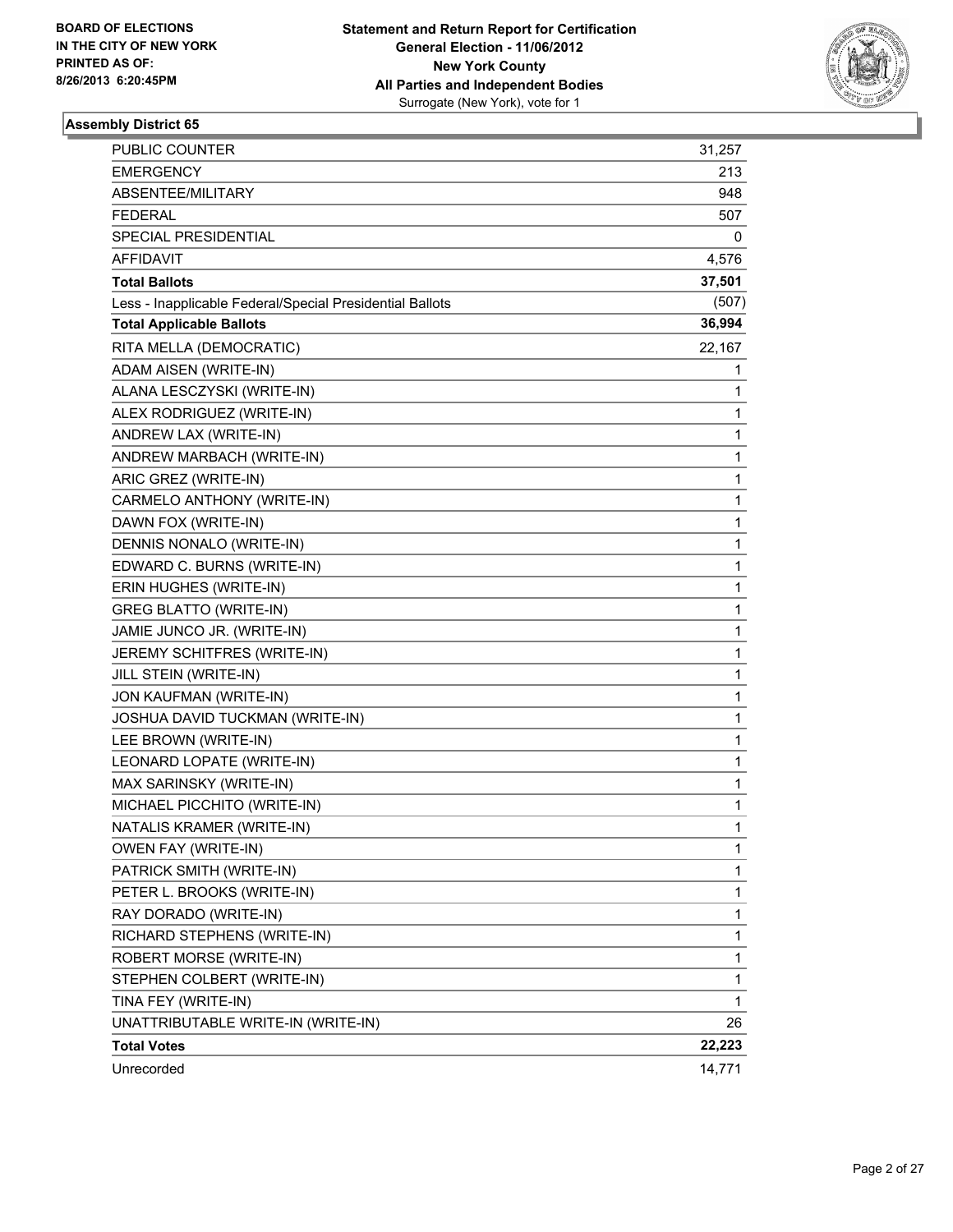

| <b>PUBLIC COUNTER</b>                                    | 45,670      |
|----------------------------------------------------------|-------------|
| <b>EMERGENCY</b>                                         | 208         |
| ABSENTEE/MILITARY                                        | 2,207       |
| <b>FEDERAL</b>                                           | 1,553       |
| SPECIAL PRESIDENTIAL                                     | 0           |
| AFFIDAVIT                                                | 4,729       |
| <b>Total Ballots</b>                                     | 54,367      |
| Less - Inapplicable Federal/Special Presidential Ballots | (1, 553)    |
| <b>Total Applicable Ballots</b>                          | 52,814      |
| RITA MELLA (DEMOCRATIC)                                  | 36,110      |
| ALI YENAL (WRITE-IN)                                     | 1           |
| ANDREA BREITHART (WRITE-IN)                              | 1           |
| ANNA MULLON (WRITE-IN)                                   | 1           |
| ARVIN CHIN (WRITE-IN)                                    | 1           |
| <b>BEN PIKE (WRITE-IN)</b>                               | 1           |
| BENEDICT DCELST (WRITE-IN)                               | $\mathbf 1$ |
| <b>BORIS ZILBERMAN (WRITE-IN)</b>                        | 1           |
| BUCK SHOWALTER (WRITE-IN)                                | 1           |
| CHRIS RODRIGUEZ (WRITE-IN)                               | 1           |
| <b>CLARENCE THOMAS (WRITE-IN)</b>                        | 1           |
| CLINTON TYREE (WRITE-IN)                                 | 1           |
| DANA GOLIA (WRITE-IN)                                    | 1           |
| DAVID SKURNIK (WRITE-IN)                                 | 1           |
| DEREK BROWN (WRITE-IN)                                   | 1           |
| DONATHAN SALKALN (WRITE-IN)                              | 1           |
| EVE MARKEWICH (WRITE-IN)                                 | 1           |
| EVE NALLEWIZ (WRITE-IN)                                  | 1           |
| <b>GEORGE SILVER (WRITE-IN)</b>                          | 1           |
| IGNARIE ETXEBERRA (WRITE-IN)                             | 1           |
| JACOB GERSHMAN (WRITE-IN)                                | 1           |
| JAY LENGESZ (WRITE-IN)                                   | 1           |
| JEREMY RICHARDSON (WRITE-IN)                             | 1           |
| JOHN SMITH (WRITE-IN)                                    | 1           |
| JOHN STEWARD (WRITE-IN)                                  | 1           |
| JOHNATHAN BARDARD (WRITE-IN)                             | 1           |
| <b>JOSH LERIN (WRITE-IN)</b>                             | 1           |
| <b>JULIAN BOEHM (WRITE-IN)</b>                           | 1           |
| KASHA RICHMAN (WRITE-IN)                                 | 1           |
| KEVIN NEVELOFF (WRITE-IN)                                | 1           |
| LAURIA WINTERROIA (WRITE-IN)                             | 1           |
| LOGAN GEWIN (WRITE-IN)                                   | 1           |
| MARC FIRSTENBERG (WRITE-IN)                              | 1           |
| MARK J. EBERIE (WRITE-IN)                                | 1           |
| MARY KAPARIC (WRITE-IN)                                  | 1           |
| MATTHEW VITRI (WRITE-IN)                                 | 1           |
| MICHAEL E. MEDEIRO (WRITE-IN)                            | 1           |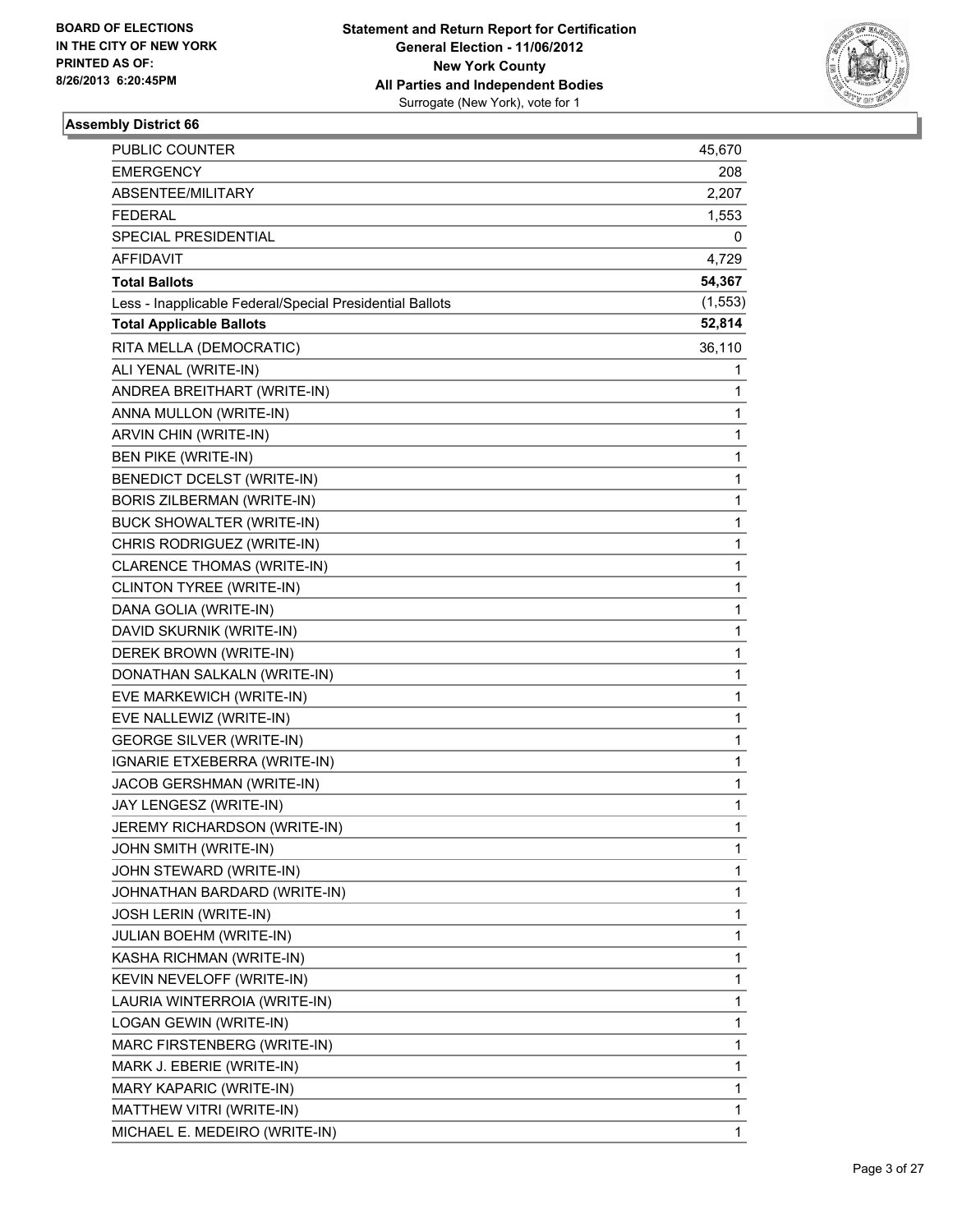

| NIAM KAUFMAN (WRITE-IN)            | 2      |
|------------------------------------|--------|
| PATRICK EWING (WRITE-IN)           |        |
| RACHEL PAULEY (WRITE-IN)           |        |
| ROBERT SCHWARTZ (WRITE-IN)         |        |
| ROBERT STEPANELE (WRITE-IN)        |        |
| RON PAUL (WRITE-IN)                |        |
| RONALD REAGAN (WRITE-IN)           |        |
| SALLY STRUTHERS (WRITE-IN)         |        |
| SYLVIE JARNEK (WRITE-IN)           |        |
| UNATTRIBUTABLE WRITE-IN (WRITE-IN) | 36     |
| <b>Total Votes</b>                 | 36,192 |
| Unrecorded                         | 16.622 |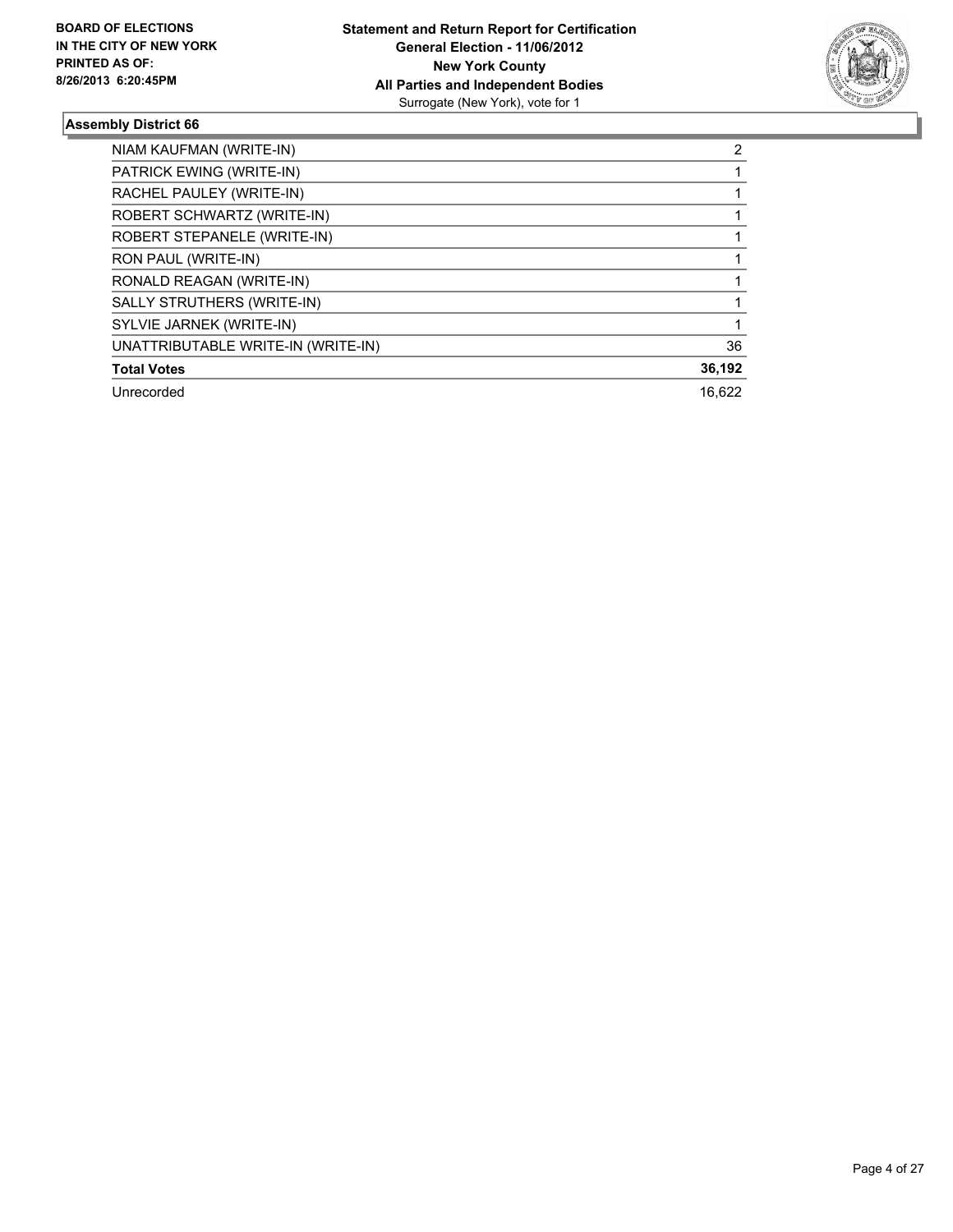

| PUBLIC COUNTER                                           | 50,643   |
|----------------------------------------------------------|----------|
| <b>EMERGENCY</b>                                         | 82       |
| ABSENTEE/MILITARY                                        | 2,401    |
| FEDERAL                                                  | 1,431    |
| SPECIAL PRESIDENTIAL                                     | 0        |
| AFFIDAVIT                                                | 3,966    |
| <b>Total Ballots</b>                                     | 58,523   |
| Less - Inapplicable Federal/Special Presidential Ballots | (1, 431) |
| <b>Total Applicable Ballots</b>                          | 57,092   |
| RITA MELLA (DEMOCRATIC)                                  | 38,802   |
| ABE JARDS (WRITE-IN)                                     | 1        |
| ALTON MADDOX (WRITE-IN)                                  | 1        |
| ARTYOM TKACHENKO (WRITE-IN)                              | 1        |
| BENJAMIN BALLER (WRITE-IN)                               | 2        |
| BILL DE BLASIO (WRITE-IN)                                | 1        |
| CLIFFORD MINOFF (WRITE-IN)                               | 1        |
| CORRINNE BEREZUK (WRITE-IN)                              | 1        |
| DAVID BERSTEIN (WRITE-IN)                                | 1        |
| DAVID SACK (WRITE-IN)                                    | 1        |
| ERIK VISKEY (WRITE-IN)                                   | 1        |
| <b>GLEN KINNAIRD (WRITE-IN)</b>                          | 1        |
| HOWARD DEAN (WRITE-IN)                                   | 1        |
| JACQUELINE ST. JOHN (WRITE-IN)                           | 1        |
| JASON FRIEDMAN (WRITE-IN)                                | 1        |
| JESIE PELLER (WRITE-IN)                                  | 1        |
| JOE CZERISKY (WRITE-IN)                                  | 2        |
| <b>JUSTIN DILLION (WRITE-IN)</b>                         | 1        |
| KARL MARX (WRITE-IN)                                     | 1        |
| KATHLEEN DANIELPOUR (WRITE-IN)                           | 1        |
| LAURA COROZZI (WRITE-IN)                                 | 1        |
| LAWRENCE JONES (WRITE-IN)                                | 1        |
| LINDA LE CORTE (WRITE-IN)                                | 1        |
| LOUIS DIMARCO (WRITE-IN)                                 | 1        |
| MAC HOWARD (WRITE-IN)                                    | 1        |
| MARTHA STEWART (WRITE-IN)                                | 1        |
| MAURIE DUBOIS (WRITE-IN)                                 | 1        |
| MEGAN ACKERMAN (WRITE-IN)                                | 1        |
| MILAH LASHEN (WRITE-IN)                                  | 1        |
| MITT ROMNEY (WRITE-IN)                                   | 1        |
| NICK JOHNSON (WRITE-IN)                                  | 1        |
| PAM HALPERT (WRITE-IN)                                   | 1        |
| PAUL C. COFREY (WRITE-IN)                                | 1        |
| PAUL MARTIN (WRITE-IN)                                   | 1        |
| PETER MILLIGEN (WRITE-IN)                                | 1        |
| PETER WEN (WRITE-IN)                                     | 1        |
| ROBERT KANE (WRITE-IN)                                   | 1        |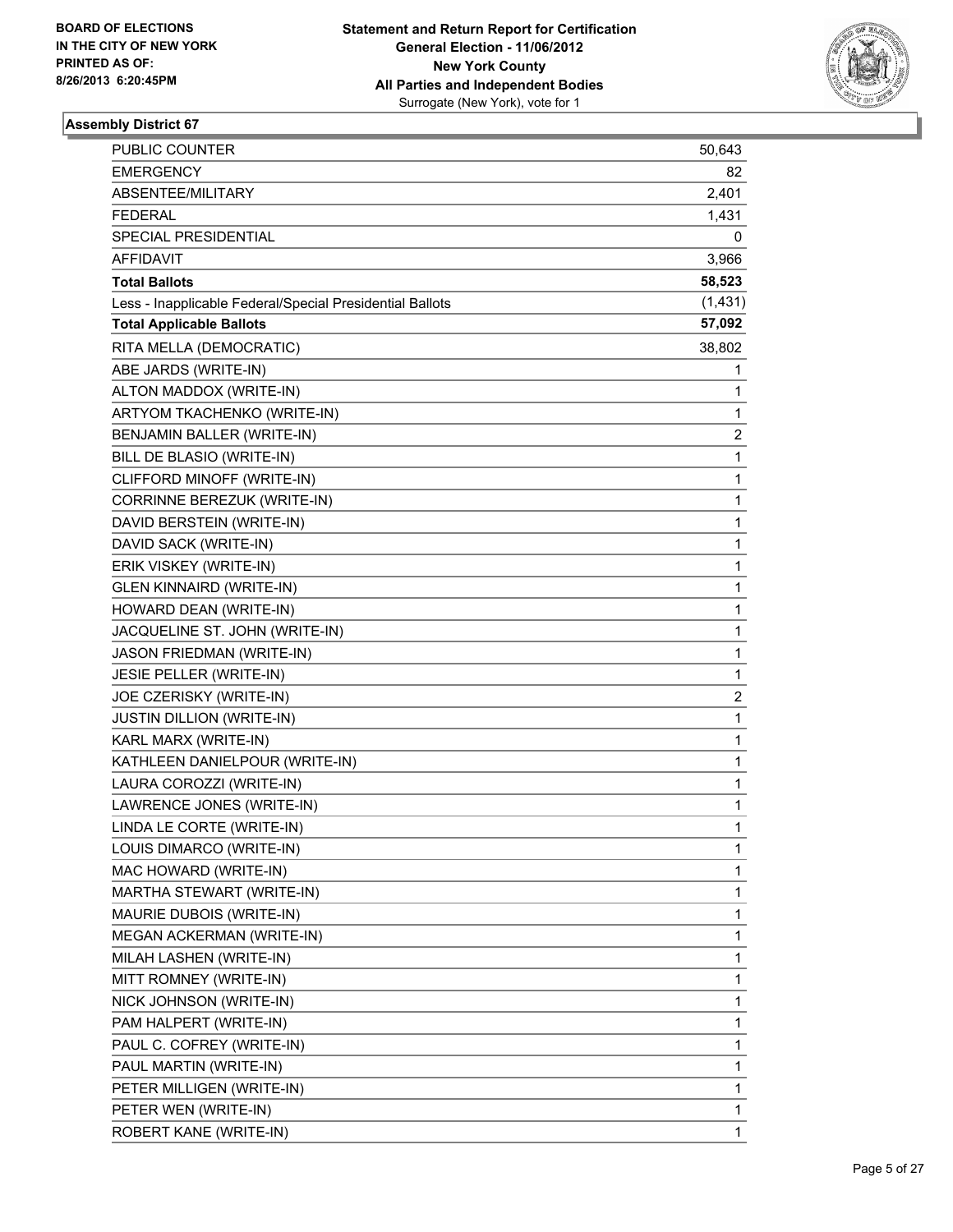

| RON PAUL (WRITE-IN)                |        |
|------------------------------------|--------|
| RUDOLPH GIULIANI (WRITE-IN)        |        |
| STEPHANIE CLOUD (WRITE-IN)         |        |
| STEVE VILLANUEVA (WRITE-IN)        |        |
| THURGOOD MARSHALL (WRITE-IN)       |        |
| TING UNU (WRITE-IN)                |        |
| TONY PERKINS (WRITE-IN)            |        |
| TONY VASSALLO (WRITE-IN)           |        |
| UNATTRIBUTABLE WRITE-IN (WRITE-IN) | 30     |
| <b>Total Votes</b>                 | 38,878 |
| Unrecorded                         | 18.214 |

| <b>PUBLIC COUNTER</b>                                    | 37,480       |
|----------------------------------------------------------|--------------|
| <b>EMERGENCY</b>                                         | 132          |
| ABSENTEE/MILITARY                                        | 912          |
| <b>FEDERAL</b>                                           | 285          |
| <b>SPECIAL PRESIDENTIAL</b>                              | 0            |
| <b>AFFIDAVIT</b>                                         | 5,170        |
| <b>Total Ballots</b>                                     | 43,979       |
| Less - Inapplicable Federal/Special Presidential Ballots | (285)        |
| <b>Total Applicable Ballots</b>                          | 43,694       |
| RITA MELLA (DEMOCRATIC)                                  | 28,474       |
| ALTON H.MATTOX (WRITE-IN)                                | 1            |
| ALVIS CHRISTIAN (WRITE-IN)                               | 1            |
| ANDY FRISBIE (WRITE-IN)                                  | 1            |
| BILL CLINTON (WRITE-IN)                                  | $\mathbf{1}$ |
| CHARLES BARROW (WRITE-IN)                                | 1            |
| CHRIS CHAPPLE (WRITE-IN)                                 | 1            |
| CHRIS O'HARE (WRITE-IN)                                  | $\mathbf 1$  |
| DANIEL KELLY (WRITE-IN)                                  | $\mathbf 1$  |
| JOHN EVANGELROS (WRITE-IN)                               | $\mathbf 1$  |
| <b>MARK GREEN (WRITE-IN)</b>                             | $\mathbf 1$  |
| MICHAEL KANE (WRITE-IN)                                  | $\mathbf{1}$ |
| MICHELLE BACHMAN (WRITE-IN)                              | $\mathbf{1}$ |
| <b>NEIL BREGMAN (WRITE-IN)</b>                           | $\mathbf 1$  |
| RYAN BERMINGHAM (WRITE-IN)                               | $\mathbf 1$  |
| STEVE WILLIAMS (WRITE-IN)                                | 1            |
| UNATTRIBUTABLE WRITE-IN (WRITE-IN)                       | 16           |
| <b>VERNON SANDERS (WRITE-IN)</b>                         | 1            |
| WHITNEY TILSON (WRITE-IN)                                | 1            |
| YVES A. VITAL (WRITE-IN)                                 | 1            |
| <b>Total Votes</b>                                       | 28,508       |
| Unrecorded                                               | 15,186       |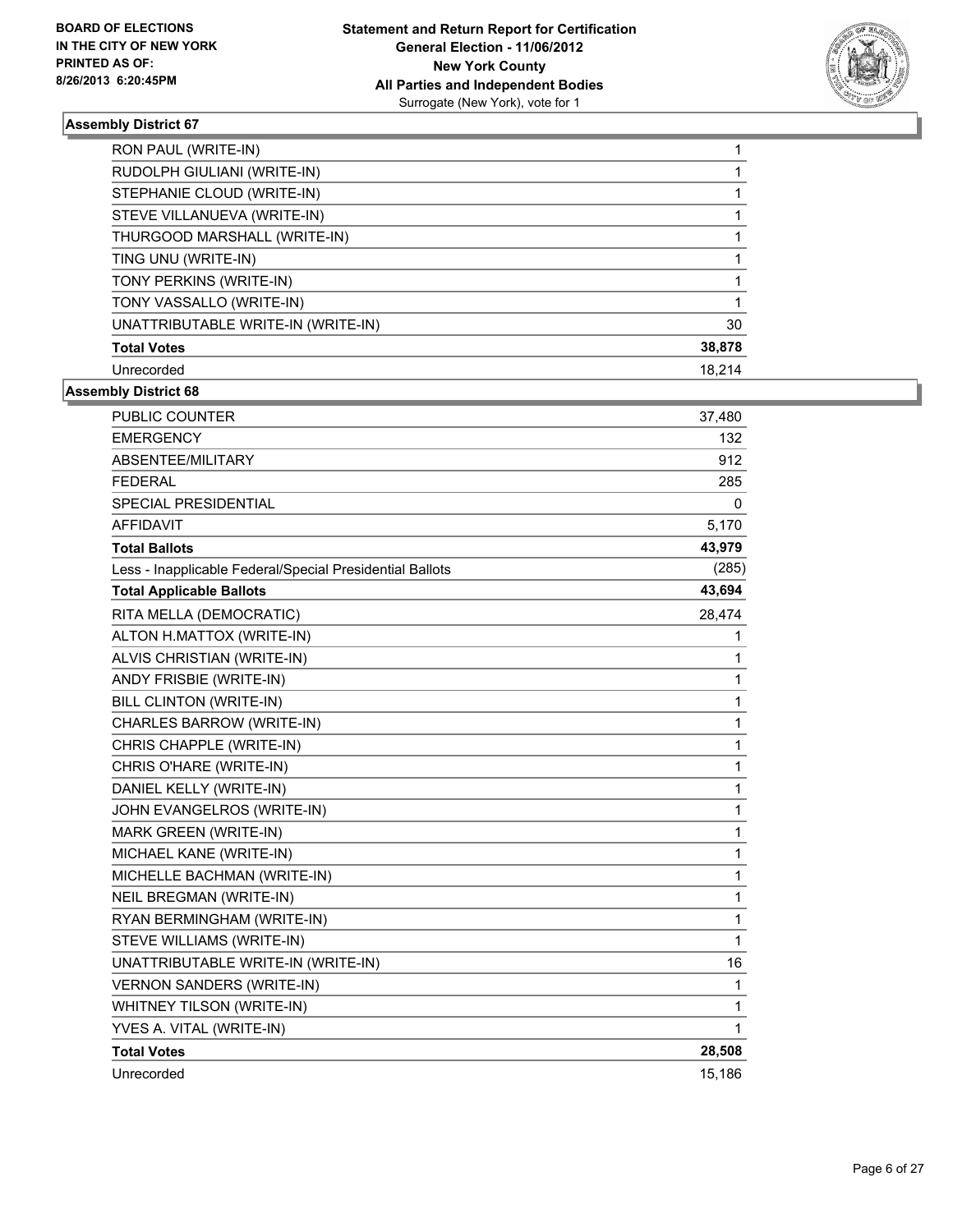

| PUBLIC COUNTER                                           | 50,936   |
|----------------------------------------------------------|----------|
| <b>EMERGENCY</b>                                         | 512      |
| ABSENTEE/MILITARY                                        | 2,280    |
| <b>FEDERAL</b>                                           | 1,198    |
| SPECIAL PRESIDENTIAL                                     | 0        |
| <b>AFFIDAVIT</b>                                         | 3,732    |
| <b>Total Ballots</b>                                     | 58,658   |
| Less - Inapplicable Federal/Special Presidential Ballots | (1, 198) |
| <b>Total Applicable Ballots</b>                          | 57,460   |
| RITA MELLA (DEMOCRATIC)                                  | 40,803   |
| ALEXANDER PITY (WRITE-IN)                                | 1        |
| ALFRED MOLING (WRITE-IN)                                 | 1        |
| CORY FLINN (WRITE-IN)                                    | 1        |
| CROHEM KANTOR (WRITE-IN)                                 | 1        |
| CURTIS SLIWA (WRITE-IN)                                  | 1        |
| DAVID DINKENS (WRITE-IN)                                 | 1        |
| ERIN MCKIMPY (WRITE-IN)                                  | 1        |
| <b>GLEN JOHNSTEIN (WRITE-IN)</b>                         | 1        |
| IAN CUNNINGHAM (WRITE-IN)                                | 1        |
| JAKE DALE (WRITE-IN)                                     | 1        |
| JAMES ROUEN (WRITE-IN)                                   | 1        |
| JANIS JOYCE (WRITE-IN)                                   | 1        |
| JASON FOURE (WRITE-IN)                                   | 1        |
| JILLLIAN PLOMIN (WRITE-IN)                               | 1        |
| JOHN REDDY (WRITE-IN)                                    | 1        |
| JOSE IYLES (WRITE-IN)                                    | 1        |
| JULIA WILLEBRAND (WRITE-IN)                              | 1        |
| KATY HOCHWL (WRITE-IN)                                   | 1        |
| KEVIN SWEENEY (WRITE-IN)                                 | 1        |
| LENNY WRENSTAL (WRITE-IN)                                | 1        |
| LORENZO WARD (WRITE-IN)                                  | 1        |
| MADELINE LETWACK (WRITE-IN)                              | 1        |
| MARA LEVINE (WRITE-IN)                                   | 1        |
| MARCO MIRO (WRITE-IN)                                    | 1        |
| MARIE RUNYON (WRITE-IN)                                  | 2        |
| MARK DA ROCO (WRITE-IN)                                  | 1        |
| MATTAN ADLER (WRITE-IN)                                  | 1        |
| MICHAEL BROWN (WRITE-IN)                                 | 1        |
| MILTON TINGLING (WRITE-IN)                               | 1        |
| MIMI BOROWICH (WRITE-IN)                                 | 1        |
| MIYA DE SILVA (WRITE-IN)                                 | 1        |
| MOHAMMED CHERTTEOUI (WRITE-IN)                           | 1        |
| <b>MYRDAN LILLES (WRITE-IN)</b>                          | 1        |
| NAOMI TARLAW (WRITE-IN)                                  | 1        |
| NATE FELLOMILLER (WRITE-IN)                              | 1        |
| NEVA D. STROM (WRITE-IN)                                 | 1        |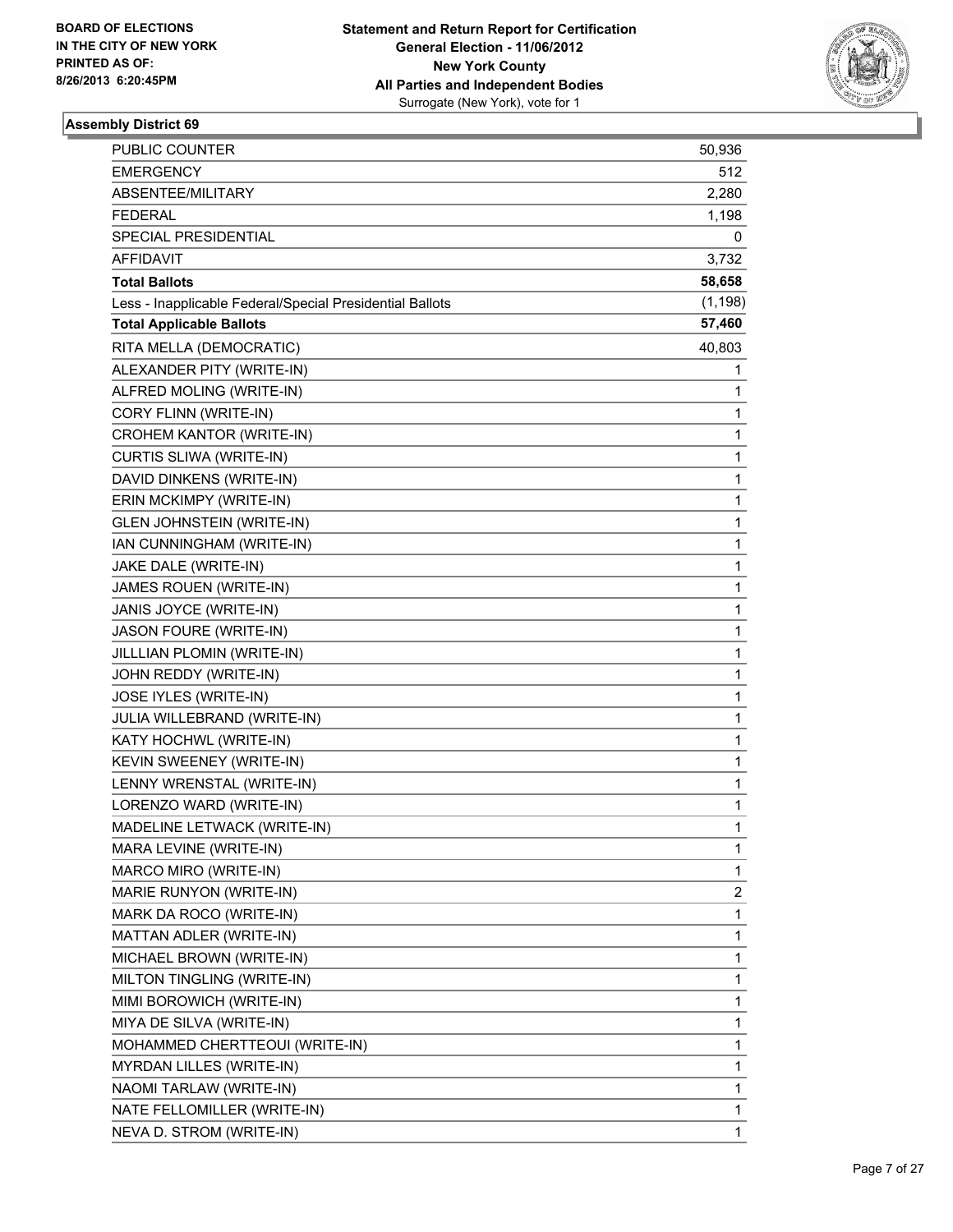

| PETER SILVERMAN (WRITE-IN)         |                |
|------------------------------------|----------------|
| RACHEL NEWMAN (WRITE-IN)           | $\overline{2}$ |
| RACHEL SCHNECK (WRITE-IN)          |                |
| RICHARD EDELMAN (WRITE-IN)         |                |
| RICHARD YASTRABINSKY (WRITE-IN)    |                |
| RITA KOPLIN (WRITE-IN)             |                |
| RON PAUL (WRITE-IN)                |                |
| RONALD REAGAN (WRITE-IN)           |                |
| STEPHEN ANOZA (WRITE-IN)           |                |
| STUART FRAASS (WRITE-IN)           |                |
| SUE SUSMAN (WRITE-IN)              |                |
| UNATTRIBUTABLE WRITE-IN (WRITE-IN) | 27             |
| WARREN BURGER (WRITE-IN)           |                |
| <b>Total Votes</b>                 | 40,880         |
| Unrecorded                         | 16,580         |

| <b>PUBLIC COUNTER</b>                                    | 42,221 |
|----------------------------------------------------------|--------|
| <b>EMERGENCY</b>                                         | 1,355  |
| ABSENTEE/MILITARY                                        | 1,356  |
| <b>FEDERAL</b>                                           | 296    |
| SPECIAL PRESIDENTIAL                                     | 0      |
| <b>AFFIDAVIT</b>                                         | 5,551  |
| <b>Total Ballots</b>                                     | 50,779 |
| Less - Inapplicable Federal/Special Presidential Ballots | (296)  |
| <b>Total Applicable Ballots</b>                          | 50,483 |
| RITA MELLA (DEMOCRATIC)                                  | 36,008 |
| ALVIN YEARWOOD (WRITE-IN)                                | 1      |
| BRAD GILLBOR (WRITE-IN)                                  | 1      |
| FRANK PERRY (WRITE-IN)                                   | 1      |
| JULIA VIEGUL (WRITE-IN)                                  | 1      |
| LANCE LIEBERMAN (WRITE-IN)                               | 1      |
| LEONORA MORAN (WRITE-IN)                                 | 1      |
| PHIL LESH (WRITE-IN)                                     | 1      |
| ROBERT T. JOHNSON (WRITE-IN)                             | 1      |
| SUSAN WATSON (WRITE-IN)                                  | 1      |
| UNATTRIBUTABLE WRITE-IN (WRITE-IN)                       | 15     |
| <b>Total Votes</b>                                       | 36,032 |
| Unrecorded                                               | 14,451 |
|                                                          |        |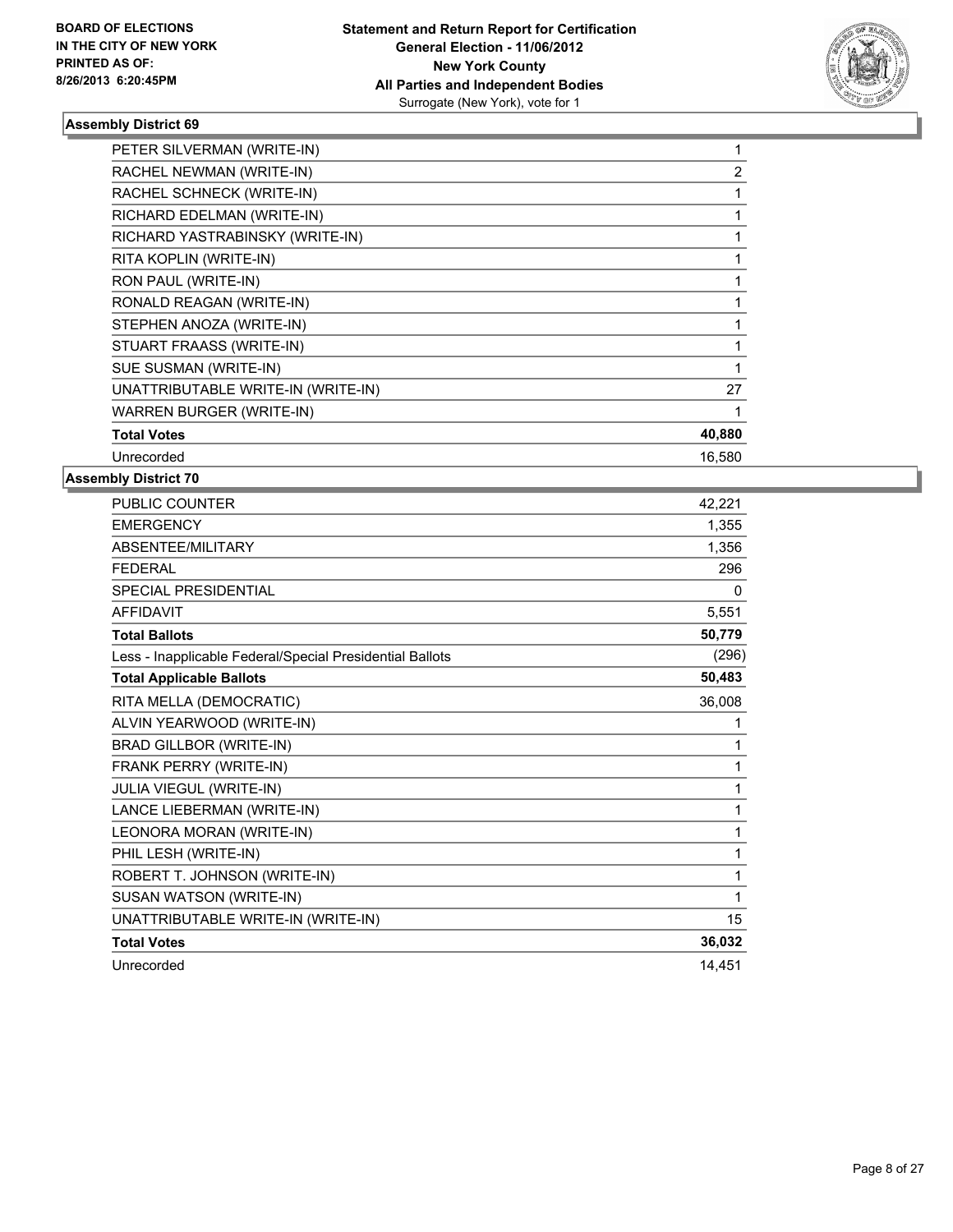

| <b>PUBLIC COUNTER</b>                                    | 42,054 |
|----------------------------------------------------------|--------|
| <b>EMERGENCY</b>                                         | 57     |
| ABSENTEE/MILITARY                                        | 1,060  |
| <b>FEDERAL</b>                                           | 379    |
| SPECIAL PRESIDENTIAL                                     | 0      |
| <b>AFFIDAVIT</b>                                         | 4,588  |
| <b>Total Ballots</b>                                     | 48,138 |
| Less - Inapplicable Federal/Special Presidential Ballots | (379)  |
| <b>Total Applicable Ballots</b>                          | 47,759 |
| RITA MELLA (DEMOCRATIC)                                  | 34,040 |
| ANTHONY CASTELLO (WRITE-IN)                              | 1      |
| BARBARA JAFFE (WRITE-IN)                                 | 1      |
| CHARLES SCHUMER (WRITE-IN)                               | 1      |
| <b>DENNIS O'LEARY (WRITE-IN)</b>                         | 1      |
| EL HOFFMAN (WRITE-IN)                                    | 1      |
| <b>GABRIEL SPECIALE (WRITE-IN)</b>                       | 1      |
| <b>JUSTIN LARD (WRITE-IN)</b>                            | 1      |
| KEVER O'CONNELL PELLER (WRITE-IN)                        | 1      |
| KRISTEN GLENN (WRITE-IN)                                 | 1      |
| RAFAEL HERNANDEZ (WRITE-IN)                              | 1      |
| RICARDO DE LA FUENTE (WRITE-IN)                          | 1      |
| SHARON WARHIT (WRITE-IN)                                 | 1      |
| TERRI REGAN (WRITE-IN)                                   | 1      |
| UNATTRIBUTABLE WRITE-IN (WRITE-IN)                       | 18     |
| <b>Total Votes</b>                                       | 34,071 |
| Unrecorded                                               | 13,688 |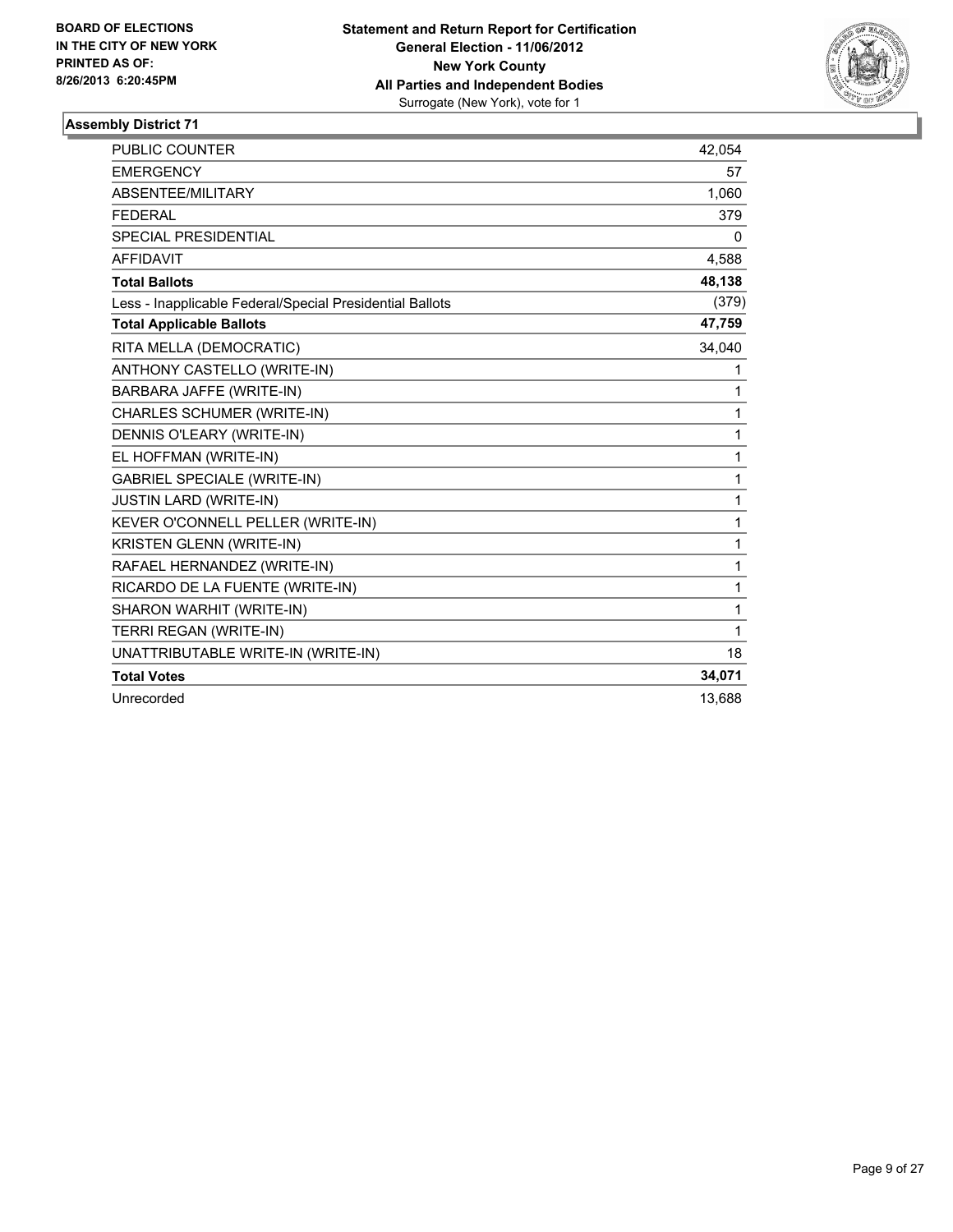

| <b>PUBLIC COUNTER</b>                                    | 36,076         |
|----------------------------------------------------------|----------------|
| <b>EMERGENCY</b>                                         | 98             |
| ABSENTEE/MILITARY                                        | 545            |
| <b>FEDERAL</b>                                           | 316            |
| SPECIAL PRESIDENTIAL                                     | 0              |
| <b>AFFIDAVIT</b>                                         | 3,474          |
| <b>Total Ballots</b>                                     | 40,509         |
| Less - Inapplicable Federal/Special Presidential Ballots | (316)          |
| <b>Total Applicable Ballots</b>                          | 40,193         |
| RITA MELLA (DEMOCRATIC)                                  | 27,816         |
| ADAM SOKOL (WRITE-IN)                                    | 1              |
| AL GOLDSTEIN (WRITE-IN)                                  | 1              |
| BEYONCE KNOWLES (WRITE-IN)                               | 1              |
| CASALINO GOLDRICK (WRITE-IN)                             | 1              |
| DAVIS ZEINSTEIN (WRITE-IN)                               | 1              |
| E. BENJAMIN POSNACK (WRITE-IN)                           | 1              |
| ED GOLDMAN (WRITE-IN)                                    | 1              |
| <b>GEORGE W. BUSH (WRITE-IN)</b>                         | 1              |
| <b>GERALDINE CHRISTENSEN (WRITE-IN)</b>                  | 1              |
| JORDAN CARTER (WRITE-IN)                                 | 1              |
| MARK D. BIRMAN (WRITE-IN)                                | 1              |
| MICHAEL URIST (WRITE-IN)                                 | 3              |
| ROBERT S. HANSEN (WRITE-IN)                              | 1              |
| TIM HANLEY (WRITE-IN)                                    | $\overline{2}$ |
| UNATTRIBUTABLE WRITE-IN (WRITE-IN)                       | 21             |
| <b>Total Votes</b>                                       | 27,854         |
| Unrecorded                                               | 12,339         |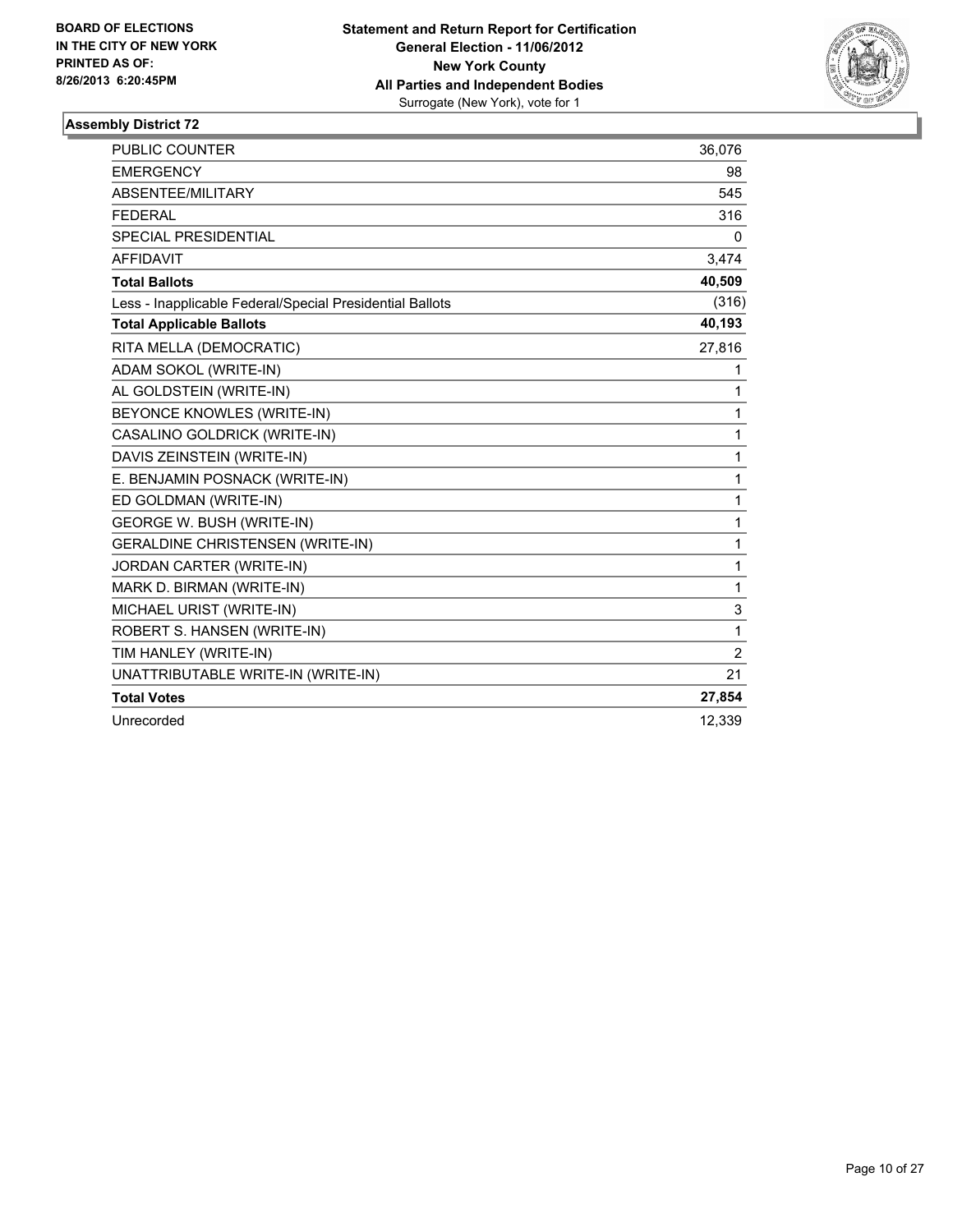

| PUBLIC COUNTER                                           | 47,959   |
|----------------------------------------------------------|----------|
| <b>EMERGENCY</b>                                         | 62       |
| ABSENTEE/MILITARY                                        | 2,738    |
| <b>FEDERAL</b>                                           | 1,454    |
| SPECIAL PRESIDENTIAL                                     | 0        |
| <b>AFFIDAVIT</b>                                         | 3,562    |
| <b>Total Ballots</b>                                     | 55,775   |
| Less - Inapplicable Federal/Special Presidential Ballots | (1, 454) |
| <b>Total Applicable Ballots</b>                          | 54,321   |
| RITA MELLA (DEMOCRATIC)                                  | 31,914   |
| AARON M. ROSE (WRITE-IN)                                 | 1        |
| ADAM HADJINIAN (WRITE-IN)                                | 1        |
| ANDREW SHUE (WRITE-IN)                                   | 1        |
| ARIEL LOLYE (WRITE-IN)                                   | 1        |
| ARTHUR CIPRIANO (WRITE-IN)                               | 1        |
| BARACK OBAMA (WRITE-IN)                                  | 1        |
| BARBARA FRIEDMAN (WRITE-IN)                              | 1        |
| BILL MCKEER (WRITE-IN)                                   | 1        |
| <b>BOB SMITH (WRITE-IN)</b>                              | 1        |
| CHRISTOPHER FISHER (WRITE-IN)                            | 1        |
| DAN GARDNICK (WRITE-IN)                                  | 1        |
| DAVID C. HORVATH (WRITE-IN)                              | 1        |
| DON JOHNSON (WRITE-IN)                                   | 1        |
| ED COX (WRITE-IN)                                        | 1        |
| ELAYNA PHAM (WRITE-IN)                                   | 1        |
| FRANK NESTOKE (WRITE-IN)                                 | 1        |
| HALLE BECKER (WRITE-IN)                                  | 1        |
| HYMAN SILVERGLAD (WRITE-IN)                              | 1        |
| JAN DOWDING (WRITE-IN)                                   | 1        |
| JESSE LYNN (WRITE-IN)                                    | 1        |
| JING WANG (WRITE-IN)                                     | 1        |
| JOHN KEMPE (WRITE-IN)                                    | 1        |
| JORDAN CARTER (WRITE-IN)                                 | 1        |
| <b>KEVIN RICHARDS (WRITE-IN)</b>                         | 1        |
| MACLEAR SOROLK (WRITE-IN)                                | 1        |
| MICHAEL ROBBINS (WRITE-IN)                               | 1        |
| MILES TAMIS (WRITE-IN)                                   | 1        |
| NILSA SANTIAGO (WRITE-IN)                                | 1        |
| NOAH HARLAN (WRITE-IN)                                   | 1        |
| PAUL DECK (WRITE-IN)                                     | 1        |
| PETER WALLACE (WRITE-IN)                                 | 1        |
| ROB HENSE (WRITE-IN)                                     | 1        |
| ROBERT RICHARDSON (WRITE-IN)                             | 1        |
| RON PAUL (WRITE-IN)                                      | 1        |
| SANTIAGO HERNANDEZ (WRITE-IN)                            | 1        |
| TERRENCE RIVILIANE (WRITE-IN)                            | 1        |
|                                                          |          |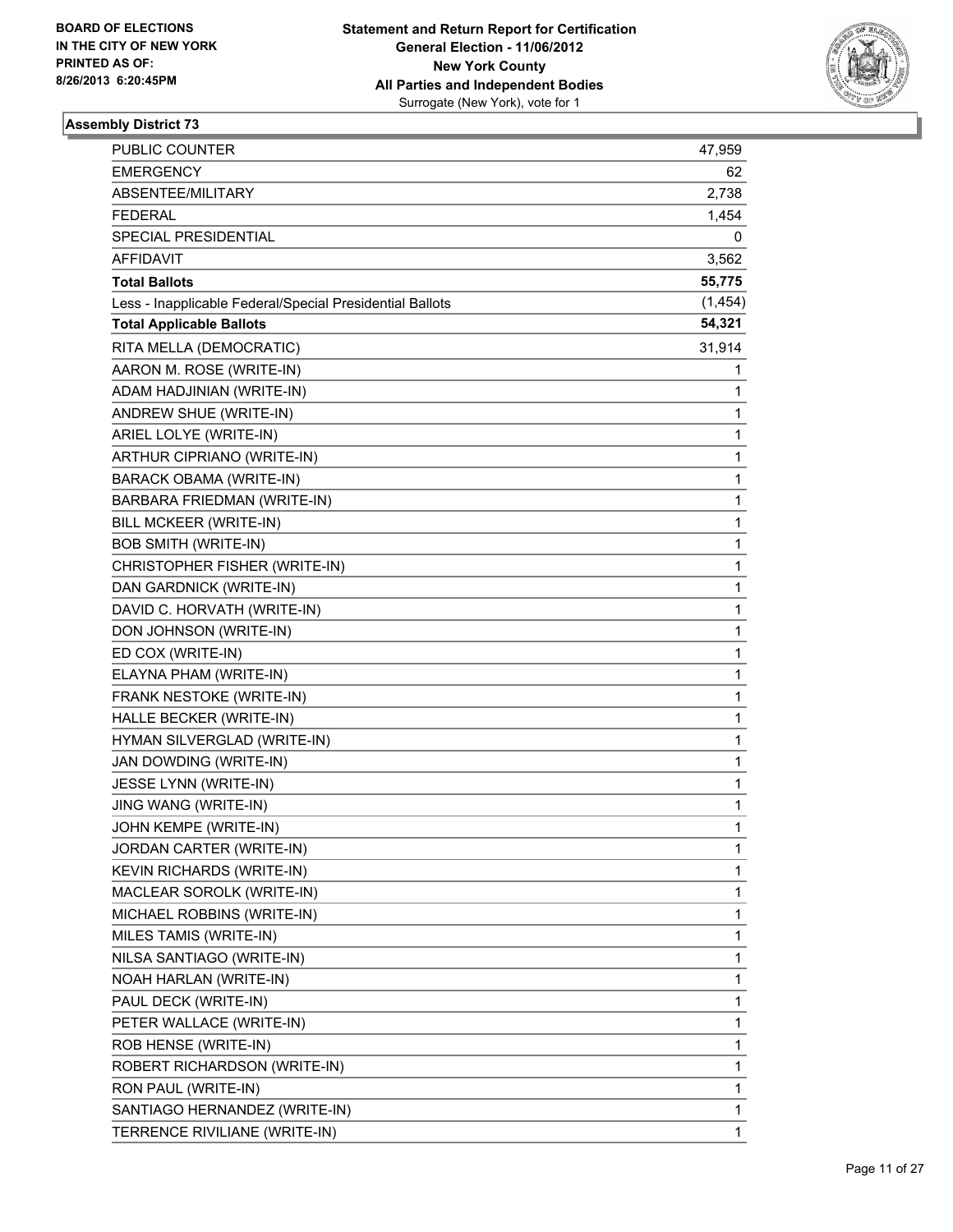

| UNATTRIBUTABLE WRITE-IN (WRITE-IN) | 44     |
|------------------------------------|--------|
| <b>Total Votes</b>                 | 31.994 |
| Unrecorded                         | 22.327 |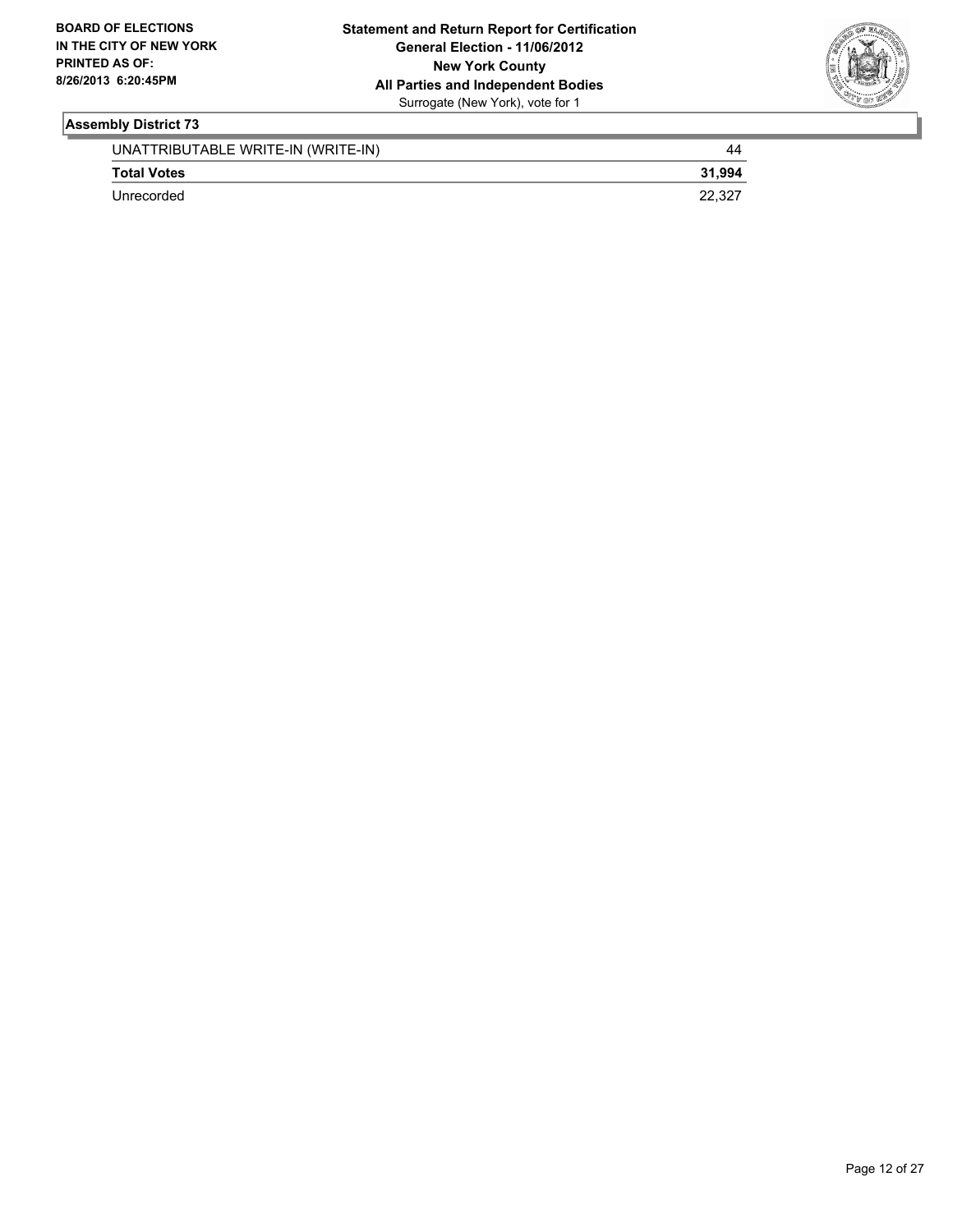

| PUBLIC COUNTER                                           | 40,477                  |
|----------------------------------------------------------|-------------------------|
| <b>EMERGENCY</b>                                         | 1,397                   |
| ABSENTEE/MILITARY                                        | 1,598                   |
| FEDERAL                                                  | 844                     |
| SPECIAL PRESIDENTIAL                                     | 0                       |
| AFFIDAVIT                                                | 5,095                   |
| <b>Total Ballots</b>                                     | 49,411                  |
| Less - Inapplicable Federal/Special Presidential Ballots | (844)                   |
| <b>Total Applicable Ballots</b>                          | 48,567                  |
| RITA MELLA (DEMOCRATIC)                                  | 31,580                  |
| ALICE D. WEINER (WRITE-IN)                               | 2                       |
| AMY CRUM (WRITE-IN)                                      | 1                       |
| <b>BOB GINSBERG (WRITE-IN)</b>                           | 1                       |
| <b>BOBBY KOLIN (WRITE-IN)</b>                            | 1                       |
| BRIAN O'NEILL (WRITE-IN)                                 | 2                       |
| CAROLYN CONABOY (WRITE-IN)                               | 1                       |
| CHALUPA BLAIR (WRITE-IN)                                 | 1                       |
| CHRIS EDES (WRITE-IN)                                    | 1                       |
| CHRISTOPHER CASEY (WRITE-IN)                             | $\overline{\mathbf{c}}$ |
| DAVID LAUGE (WRITE-IN)                                   | 1                       |
| DENNIS SMETANA (WRITE-IN)                                | 1                       |
| EMANUEL J. CHOSAK (WRITE-IN)                             | 1                       |
| EMILY HAUER (WRITE-IN)                                   | 2                       |
| EVAN ROCHMAN (WRITE-IN)                                  | 1                       |
| <b>GENE BARRETT (WRITE-IN)</b>                           | 1                       |
| <b>GEORGE BARRETT (WRITE-IN)</b>                         | 1                       |
| HARRY SILMAN (WRITE-IN)                                  | 1                       |
| HOWARD STERN (WRITE-IN)                                  | 1                       |
| IZAK MARKER (WRITE-IN)                                   | 1                       |
| JAIME CHOSAK (WRITE-IN)                                  | 1                       |
| JAMES MOSLEY (WRITE-IN)                                  | 2                       |
| JOE JESENSKY (WRITE-IN)                                  | 1                       |
| LAUREN BOBBITT (WRITE-IN)                                | 1                       |
| MARK MAURICE (WRITE-IN)                                  | 1                       |
| MARTA VEGA (WRITE-IN)                                    | 1                       |
| <b>MARY SILMAN (WRITE-IN)</b>                            | 1                       |
| MELODY BAUGH (WRITE-IN)                                  | 1                       |
| MICHAEL BRENNAN (WRITE-IN)                               | 1                       |
| MONA ZVGHBI (WRITE-IN)                                   | 1                       |
| NAT BOTWINICK (WRITE-IN)                                 | 1                       |
| NATHANIEL BOTWINICK (WRITE-IN)                           | 1                       |
| PATRICIA SAWICKI (WRITE-IN)                              | 1                       |
| REX RYAN (WRITE-IN)                                      | 2                       |
| RICK LAZIO (WRITE-IN)                                    | 2                       |
| RON PAUL (WRITE-IN)                                      | 1                       |
| RYAN MCNARMARA (WRITE-IN)                                | 1                       |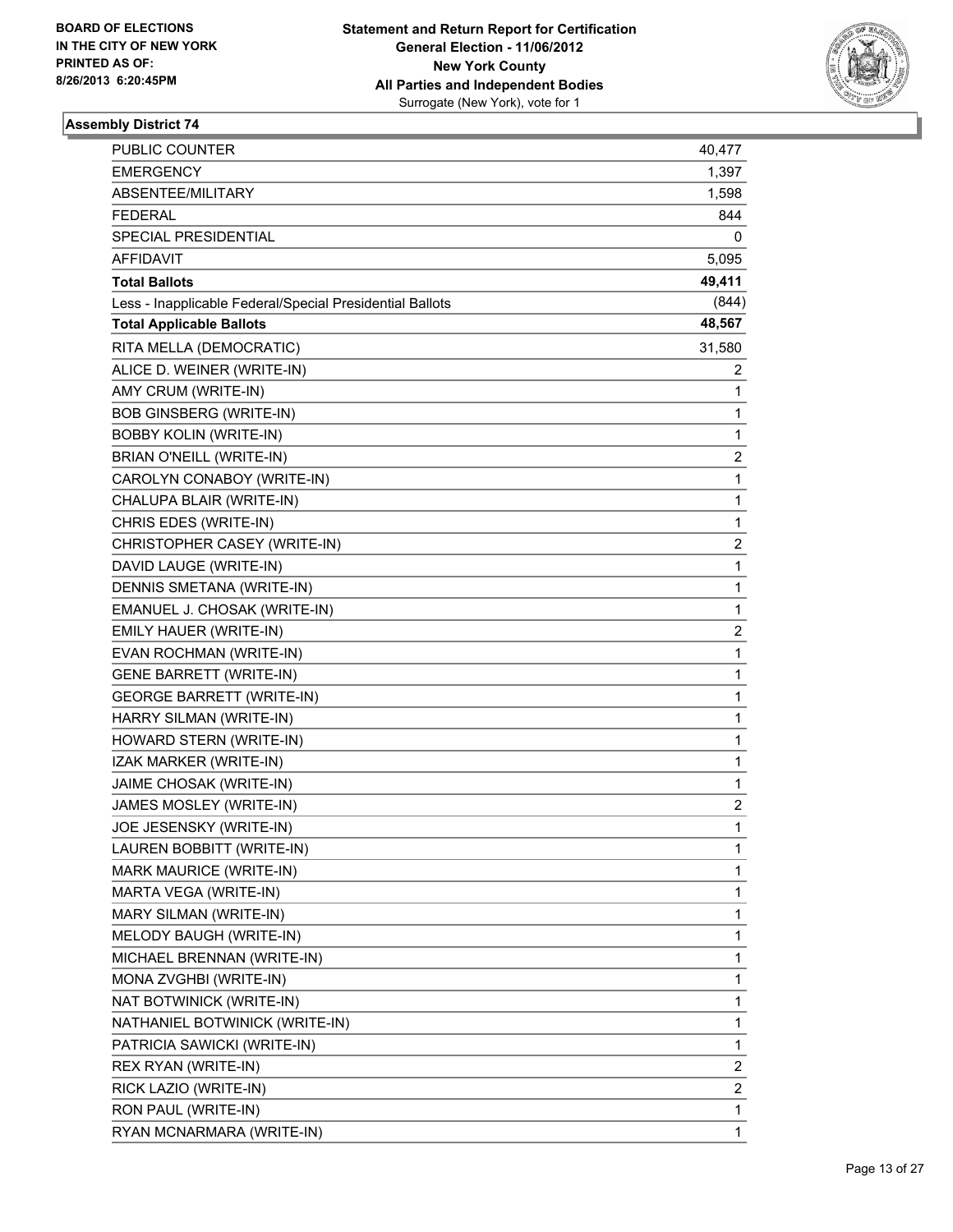

| RYAN RYZER (WRITE-IN)              |        |
|------------------------------------|--------|
| RYER B. NESLIN (WRITE-IN)          |        |
| THERESA BERGNER (WRITE-IN)         | 2      |
| UNATTRIBUTABLE WRITE-IN (WRITE-IN) | 26     |
| YU ZHANG (WRITE-IN)                |        |
| Z. CLIFTON DAMERC IV (WRITE-IN)    |        |
| <b>Total Votes</b>                 | 31,655 |
| Unrecorded                         | 16.912 |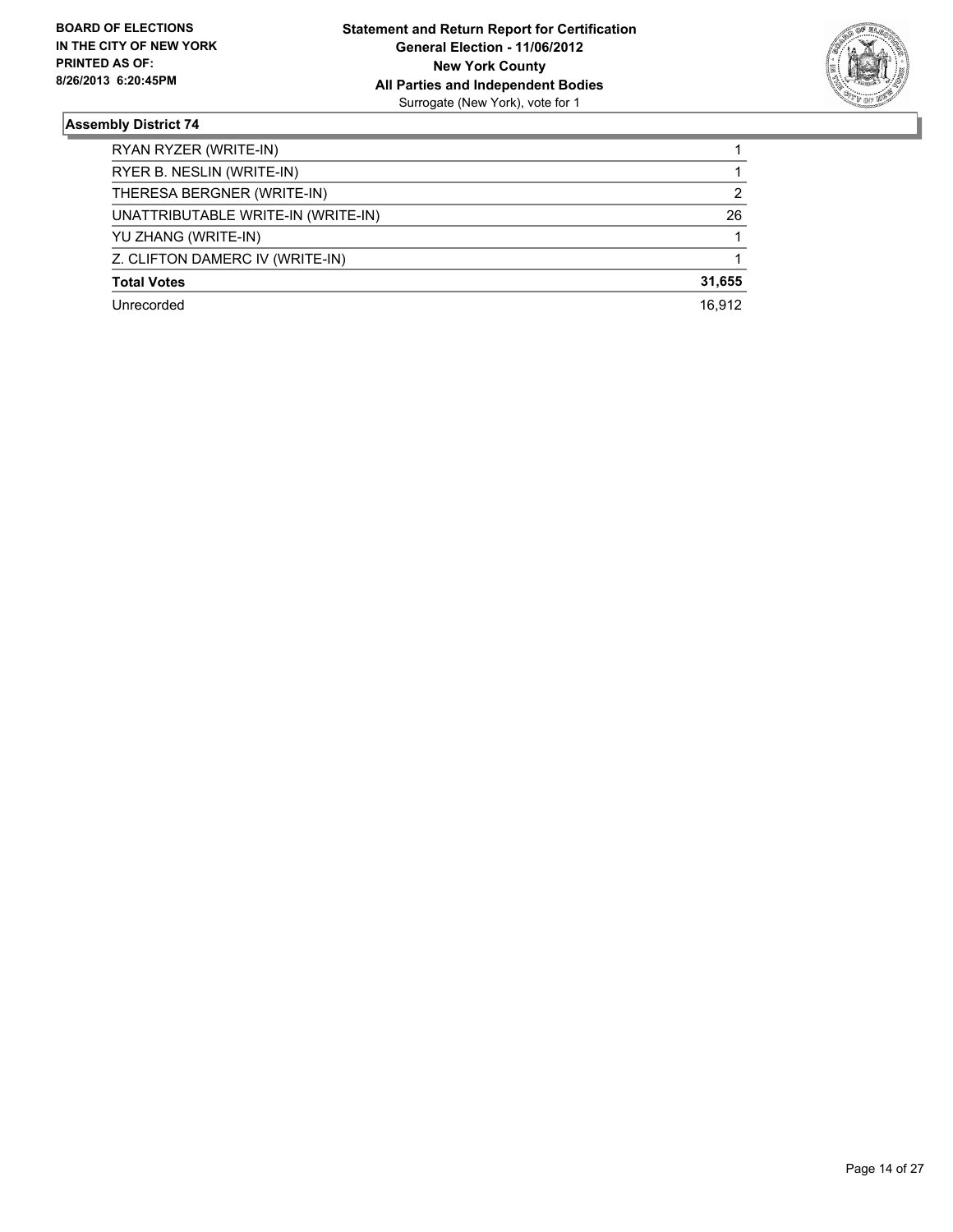

| <b>PUBLIC COUNTER</b>                                    | 45,646   |
|----------------------------------------------------------|----------|
| <b>EMERGENCY</b>                                         | 4        |
| ABSENTEE/MILITARY                                        | 2,217    |
| <b>FEDERAL</b>                                           | 1,188    |
| SPECIAL PRESIDENTIAL                                     | 0        |
| <b>AFFIDAVIT</b>                                         | 4,215    |
| <b>Total Ballots</b>                                     | 53,270   |
| Less - Inapplicable Federal/Special Presidential Ballots | (1, 188) |
| <b>Total Applicable Ballots</b>                          | 52,082   |
| RITA MELLA (DEMOCRATIC)                                  | 34,820   |
| ADRIAN PERRY (WRITE-IN)                                  | 1        |
| ALAN FLACK (WRITE-IN)                                    | 1        |
| ALEXANDER KAPLAN (WRITE-IN)                              | 1        |
| ARTHUR SMYLES (WRITE-IN)                                 | 2        |
| BARBARA JAFFE (WRITE-IN)                                 | 1        |
| <b>BERNARD BLACK (WRITE-IN)</b>                          | 1        |
| BERNICE MAXMAN (WRITE-IN)                                | 1        |
| CHARLES B CAMPBELL (WRITE-IN)                            | 1        |
| DAVID CRANEY (WRITE-IN)                                  | 1        |
| DON DRAPER (WRITE-IN)                                    | 1        |
| DOUGLAS BARONE (WRITE-IN)                                | 1        |
| EVAN COWIT (WRITE-IN)                                    | 1        |
| GARY JOHNSON (WRITE-IN)                                  | 2        |
| GINA DEMECH (WRITE-IN)                                   | 1        |
| JASON DAVIS (WRITE-IN)                                   | 1        |
| JEFF VAN DRUST (WRITE-IN)                                | 1        |
| JEROME C. RENNERS (WRITE-IN)                             | 1        |
| JOHN LENNON (WRITE-IN)                                   | 1        |
| JOSH RAMIREZ (WRITE-IN)                                  | 1        |
| JOSHUA SIDEROWITZ (WRITE-IN)                             | 1        |
| KATE BOSWORTH (WRITE-IN)                                 | 1        |
| KEVIN KOHL (WRITE-IN)                                    | 1        |
| KIRILL NOVIKOV (WRITE-IN)                                | 1        |
| LUCY MARTINEZ (WRITE-IN)                                 | 1        |
| MATHEW MURPHY (WRITE-IN)                                 | 1        |
| MICHAEL JACOBS (WRITE-IN)                                | 1        |
| MICHAEL MALLIS (WRITE-IN)                                | 1        |
| MITT ROMNEY (WRITE-IN)                                   | 1        |
| OLIVIA SHIPMAN (WRITE-IN)                                | 1        |
| PHIL BAUMARTNER (WRITE-IN)                               | 1        |
| SUSAN MILLER (WRITE-IN)                                  | 1        |
| THOMAS RUDAT (WRITE-IN)                                  | 1        |
| TOM BRADY (WRITE-IN)                                     | 1        |
| UNATTRIBUTABLE WRITE-IN (WRITE-IN)                       | 43       |
| ZHA YANG (WRITE-IN)                                      | 1        |
| <b>Total Votes</b>                                       | 34,899   |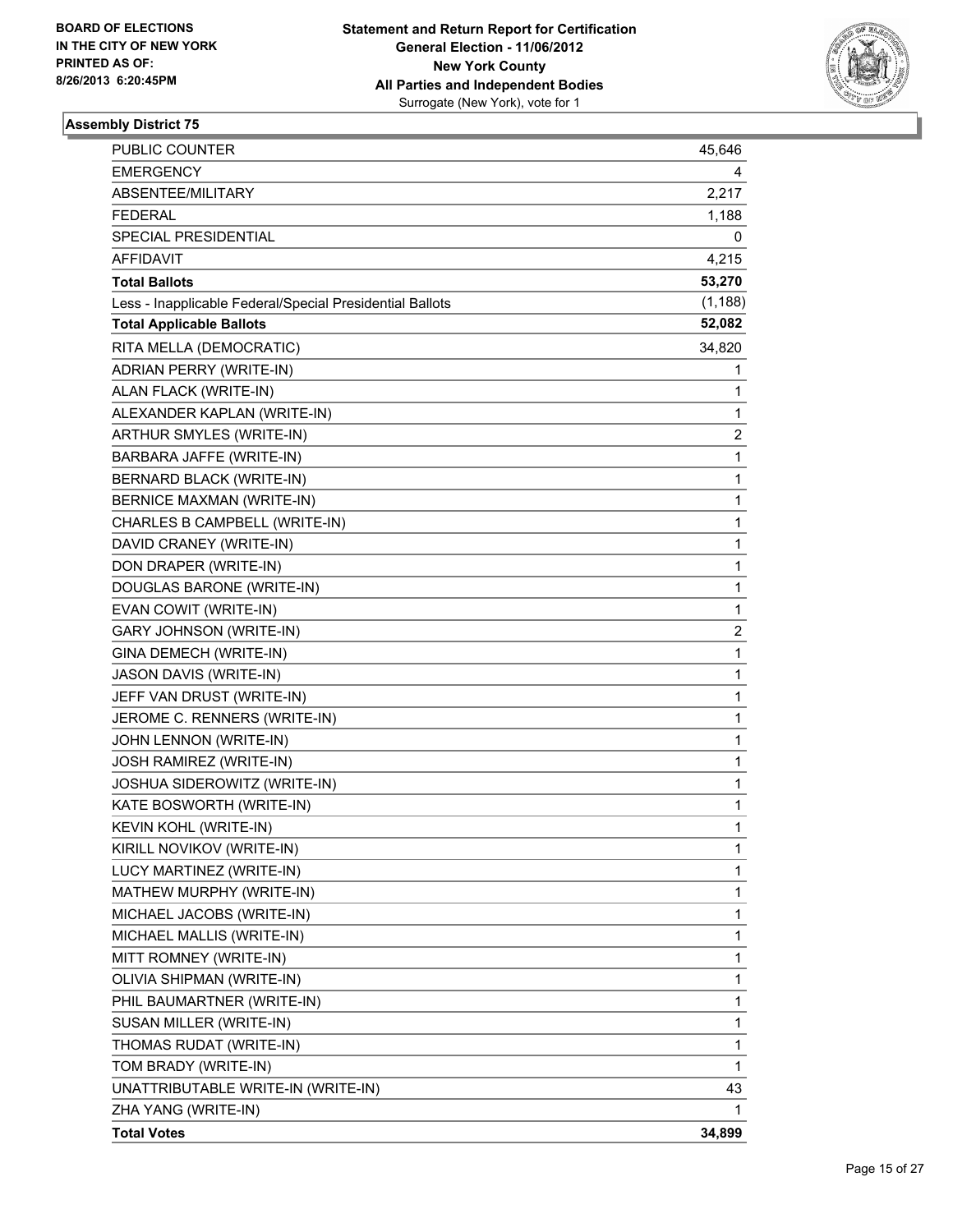Unrecorded 17,183

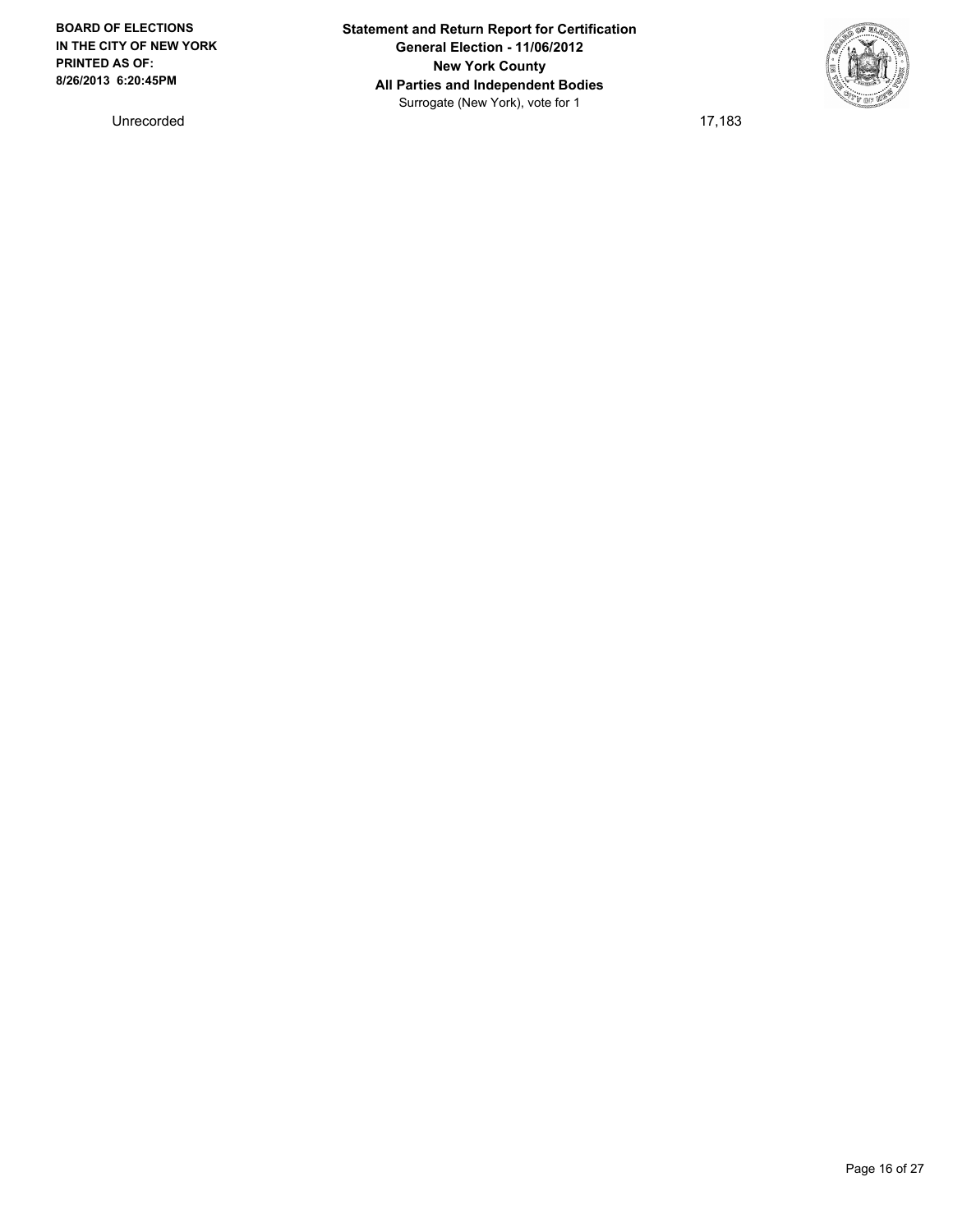

| PUBLIC COUNTER                                           | 45,412   |
|----------------------------------------------------------|----------|
| <b>EMERGENCY</b>                                         | 155      |
| ABSENTEE/MILITARY                                        | 2,064    |
| <b>FEDERAL</b>                                           | 1,197    |
| <b>SPECIAL PRESIDENTIAL</b>                              | 0        |
| AFFIDAVIT                                                | 4,209    |
| <b>Total Ballots</b>                                     | 53,037   |
| Less - Inapplicable Federal/Special Presidential Ballots | (1, 197) |
| <b>Total Applicable Ballots</b>                          | 51,840   |
| RITA MELLA (DEMOCRATIC)                                  | 31,836   |
| <b>BEN BOLNICK (WRITE-IN)</b>                            | 1        |
| <b>BOBBY ORR (WRITE-IN)</b>                              | 1        |
| CAROL ENGEL (WRITE-IN)                                   | 1        |
| CHRISTIAN CHEQUE (WRITE-IN)                              | 1        |
| DANIEL MARLO (WRITE-IN)                                  | 1        |
| DAVID DUNPHY (WRITE-IN)                                  | 1        |
| DAVID LETTERMAN (WRITE-IN)                               | 1        |
| DEREK STOUT (WRITE-IN)                                   | 1        |
| ELIZABETH TAYLOR (WRITE-IN)                              | 1        |
| FIDEL CASTRO (WRITE-IN)                                  | 1        |
| FIRM FISHERMAN (WRITE-IN)                                | 1        |
| GLORDI LAFORGE (WRITE-IN)                                | 1        |
| <b>GRACE C MAGUIRE (WRITE-IN)</b>                        | 1        |
| HANNAH MILLER (WRITE-IN)                                 | 1        |
| JAMES FORD (WRITE-IN)                                    | 1        |
| JAMES MORGAN (WRITE-IN)                                  | 1        |
| JASPER ADELMAN (WRITE-IN)                                | 1        |
| JOE SMITH (WRITE-IN)                                     | 1        |
| KURT HOKE (WRITE-IN)                                     | 1        |
| MARRIE KLEINBURT (WRITE-IN)                              | 1        |
| MATT LANG (WRITE-IN)                                     | 1        |
| MICAH MALTZ (WRITE-IN)                                   | 1        |
| MICHAEL GAFKOWSKI (WRITE-IN)                             | 1        |
| MITT ROMNEY (WRITE-IN)                                   | 1        |
| PAUL HAISHMAN (WRITE-IN)                                 | 1        |
| RACHELLE BORJA (WRITE-IN)                                | 1        |
| RAY VALERIO (WRITE-IN)                                   | 1        |
| <b>REUBEN MARCUS (WRITE-IN)</b>                          | 1        |
| ROBERT HORN (WRITE-IN)                                   | 1        |
| RUDOLPH GIULIANI (WRITE-IN)                              | 1        |
| SIOBHAN M DUNN (WRITE-IN)                                | 1        |
| STEVE LIPSKY (WRITE-IN)                                  | 1        |
| STEVE WECKES (WRITE-IN)                                  | 1        |
| SUSAN YOO (WRITE-IN)                                     | 1        |
| THOMAS SCIACO (WRITE-IN)                                 | 1        |
| UNATTRIBUTABLE WRITE-IN (WRITE-IN)                       | 28       |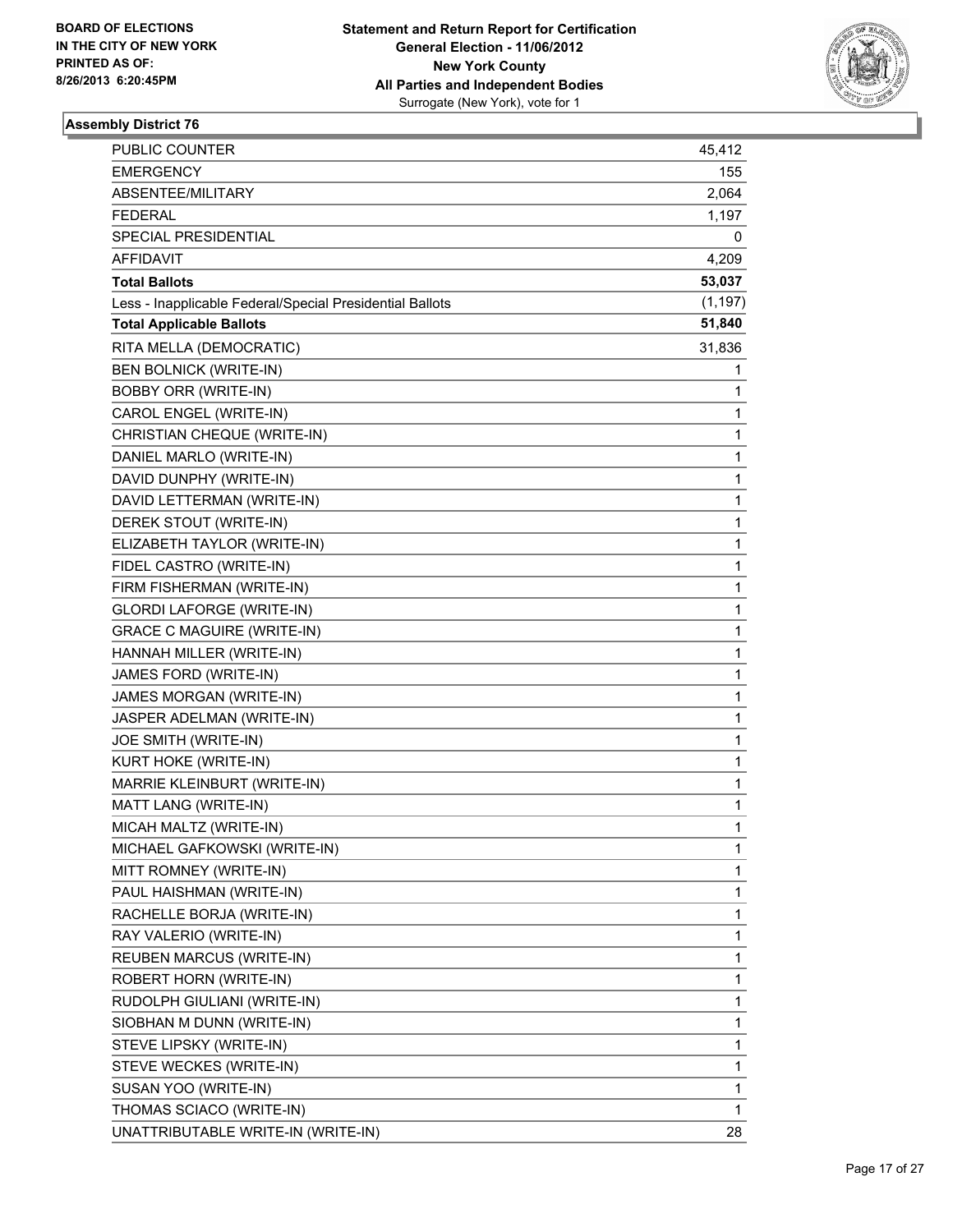

| WENDY LONG (WRITE-IN) |        |
|-----------------------|--------|
| <b>Total Votes</b>    | 31,900 |
| Unrecorded            | 19.940 |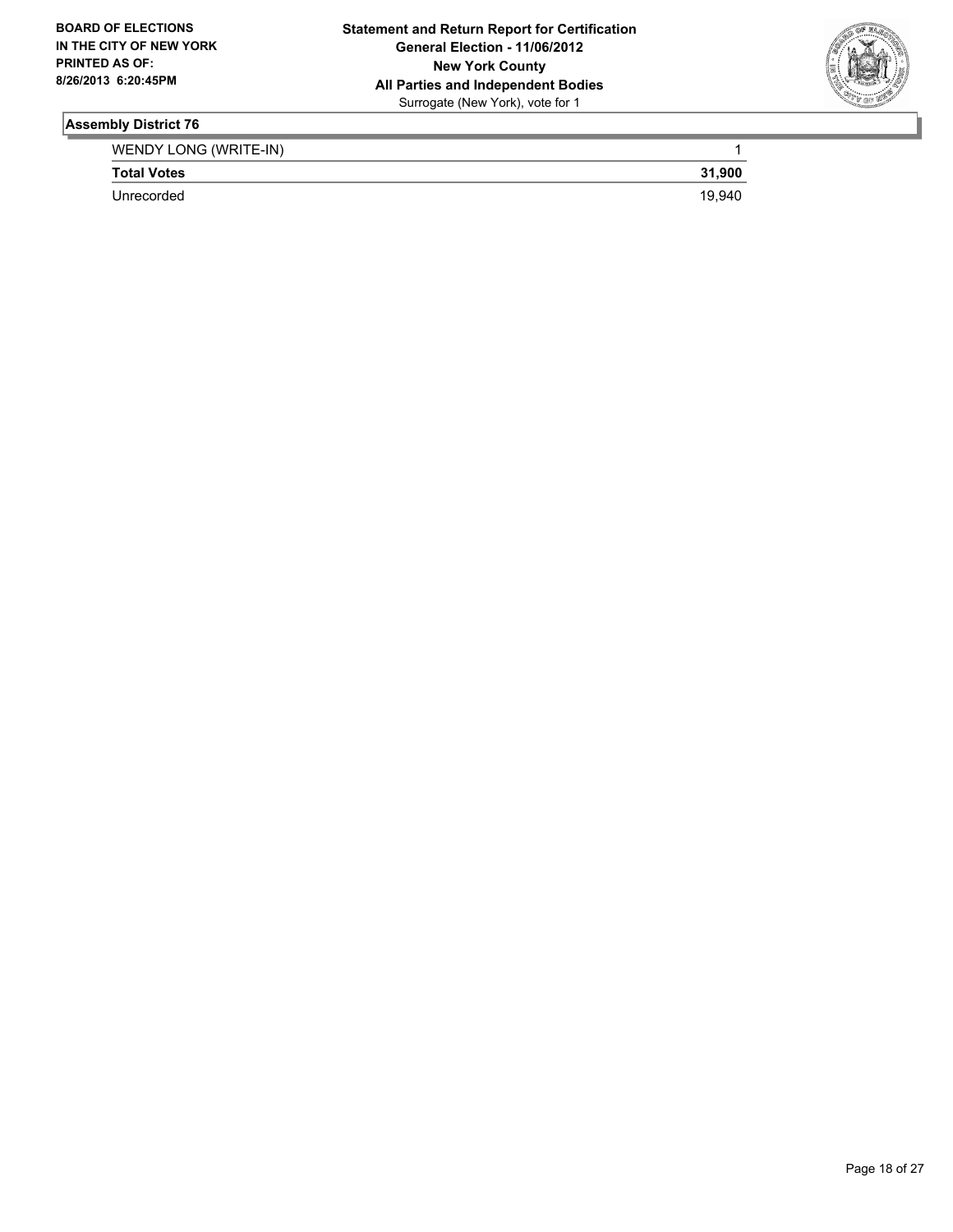

| PUBLIC COUNTER                                           | 515,831                 |
|----------------------------------------------------------|-------------------------|
| <b>EMERGENCY</b>                                         | 4,275                   |
| ABSENTEE/MILITARY                                        | 20,326                  |
| <b>FEDERAL</b>                                           | 10,648                  |
| SPECIAL PRESIDENTIAL                                     | 0                       |
| AFFIDAVIT                                                | 52,867                  |
| <b>Total Ballots</b>                                     | 603,947                 |
| Less - Inapplicable Federal/Special Presidential Ballots | (10, 648)               |
| <b>Total Applicable Ballots</b>                          | 593,299                 |
| RITA MELLA (DEMOCRATIC)                                  | 394,370                 |
| AARON M. ROSE (WRITE-IN)                                 | 1                       |
| ABE JARDS (WRITE-IN)                                     | 1                       |
| ADAM AISEN (WRITE-IN)                                    | 1                       |
| ADAM HADJINIAN (WRITE-IN)                                | 1                       |
| ADAM SOKOL (WRITE-IN)                                    | 1                       |
| ADRIAN PERRY (WRITE-IN)                                  | 1                       |
| AL GOLDSTEIN (WRITE-IN)                                  | 1                       |
| ALAN FLACK (WRITE-IN)                                    | 1                       |
| ALANA LESCZYSKI (WRITE-IN)                               | 1                       |
| ALEX RODRIGUEZ (WRITE-IN)                                | 1                       |
| ALEXANDER KAPLAN (WRITE-IN)                              | 1                       |
| ALEXANDER PITY (WRITE-IN)                                | 1                       |
| ALFRED MOLING (WRITE-IN)                                 | 1                       |
| ALI YENAL (WRITE-IN)                                     | 1                       |
| ALICE D. WEINER (WRITE-IN)                               | $\overline{\mathbf{c}}$ |
| ALTON H.MATTOX (WRITE-IN)                                | $\mathbf{1}$            |
| ALTON MADDOX (WRITE-IN)                                  | 1                       |
| ALVIN YEARWOOD (WRITE-IN)                                | 1                       |
| ALVIS CHRISTIAN (WRITE-IN)                               | 1                       |
| AMY CRUM (WRITE-IN)                                      | 1                       |
| ANDREA BREITHART (WRITE-IN)                              | 1                       |
| ANDREW LAX (WRITE-IN)                                    | 1                       |
| ANDREW MARBACH (WRITE-IN)                                | 1                       |
| ANDREW SHUE (WRITE-IN)                                   | 1                       |
| ANDY FRISBIE (WRITE-IN)                                  | 1                       |
| ANNA MULLON (WRITE-IN)                                   | 1                       |
| ANTHONY CASTELLO (WRITE-IN)                              | 1                       |
| ARIC GREZ (WRITE-IN)                                     | 1                       |
| ARIEL LOLYE (WRITE-IN)                                   | 1                       |
| ARTHUR CIPRIANO (WRITE-IN)                               | 1                       |
| ARTHUR SMYLES (WRITE-IN)                                 | 2                       |
| ARTYOM TKACHENKO (WRITE-IN)                              | 1                       |
| ARVIN CHIN (WRITE-IN)                                    | 1                       |
| BARACK OBAMA (WRITE-IN)                                  | 1                       |
| BARBARA FRIEDMAN (WRITE-IN)                              | 1                       |
| BARBARA JAFFE (WRITE-IN)                                 | $\overline{\mathbf{c}}$ |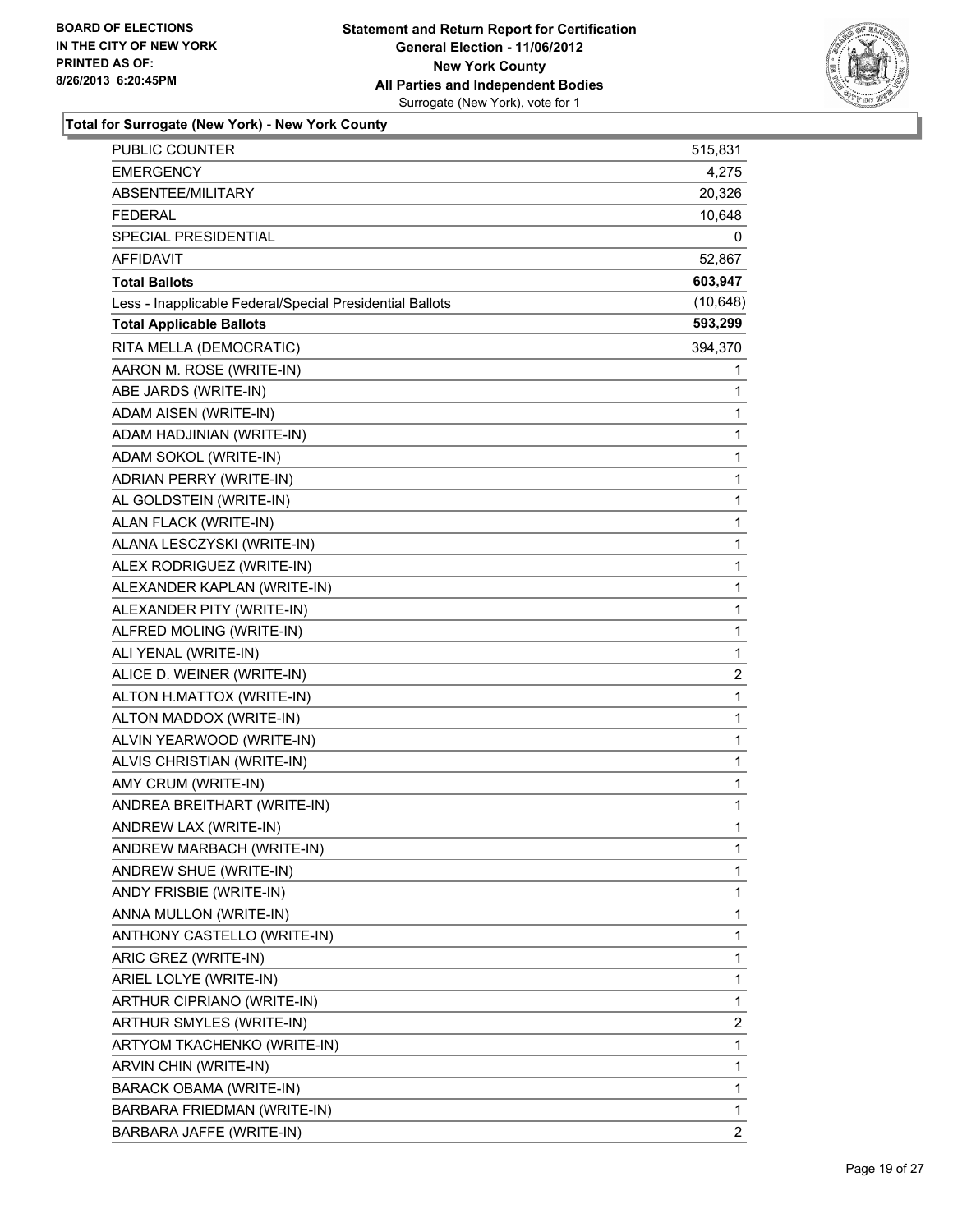

| <b>BEN BOLNICK (WRITE-IN)</b>  | 1              |
|--------------------------------|----------------|
| <b>BEN PIKE (WRITE-IN)</b>     | 1              |
| BENEDICT DCELST (WRITE-IN)     | 1              |
| BENJAMIN BALLER (WRITE-IN)     | $\overline{2}$ |
| BERNARD BLACK (WRITE-IN)       | 1              |
| BERNICE MAXMAN (WRITE-IN)      | 1              |
| BEYONCE KNOWLES (WRITE-IN)     | 1              |
| <b>BILL CLINTON (WRITE-IN)</b> | 1              |
| BILL DE BLASIO (WRITE-IN)      | 1              |
| BILL MCKEER (WRITE-IN)         | 1              |
| <b>BOB GINSBERG (WRITE-IN)</b> | 1              |
| <b>BOB SMITH (WRITE-IN)</b>    | 1              |
| <b>BOBBY KOLIN (WRITE-IN)</b>  | 1              |
| <b>BOBBY ORR (WRITE-IN)</b>    | 1              |
| BORIS ZILBERMAN (WRITE-IN)     | 1              |
| BRAD GILLBOR (WRITE-IN)        | 1              |
| BRIAN O'NEILL (WRITE-IN)       | $\overline{a}$ |
| BUCK SHOWALTER (WRITE-IN)      | 1              |
| CARMELO ANTHONY (WRITE-IN)     | 1              |
| CAROL ENGEL (WRITE-IN)         | 1              |
| CAROLYN CONABOY (WRITE-IN)     | 1              |
| CASALINO GOLDRICK (WRITE-IN)   | 1              |
| CHALUPA BLAIR (WRITE-IN)       | 1              |
| CHARLES B CAMPBELL (WRITE-IN)  | 1              |
| CHARLES BARROW (WRITE-IN)      | 1              |
| CHARLES SCHUMER (WRITE-IN)     | 1              |
| CHRIS CHAPPLE (WRITE-IN)       | 1              |
| CHRIS EDES (WRITE-IN)          | 1              |
| CHRIS O'HARE (WRITE-IN)        | 1              |
| CHRIS RODRIGUEZ (WRITE-IN)     | 1              |
| CHRISTIAN CHEQUE (WRITE-IN)    | 1              |
| CHRISTOPHER CASEY (WRITE-IN)   | $\overline{2}$ |
| CHRISTOPHER FISHER (WRITE-IN)  | 1              |
| CLARENCE THOMAS (WRITE-IN)     | 1              |
| CLIFFORD MINOFF (WRITE-IN)     | 1              |
| CLINTON TYREE (WRITE-IN)       | 1              |
| CORRINNE BEREZUK (WRITE-IN)    | 1              |
| CORY FLINN (WRITE-IN)          | 1              |
| CROHEM KANTOR (WRITE-IN)       | 1              |
| CURTIS SLIWA (WRITE-IN)        | 1              |
| DAN GARDNICK (WRITE-IN)        | 1              |
| DANA GOLIA (WRITE-IN)          | 1              |
| DANIEL KELLY (WRITE-IN)        | 1              |
| DANIEL MARLO (WRITE-IN)        | 1              |
| DAVID BERSTEIN (WRITE-IN)      | 1              |
| DAVID C. HORVATH (WRITE-IN)    | 1              |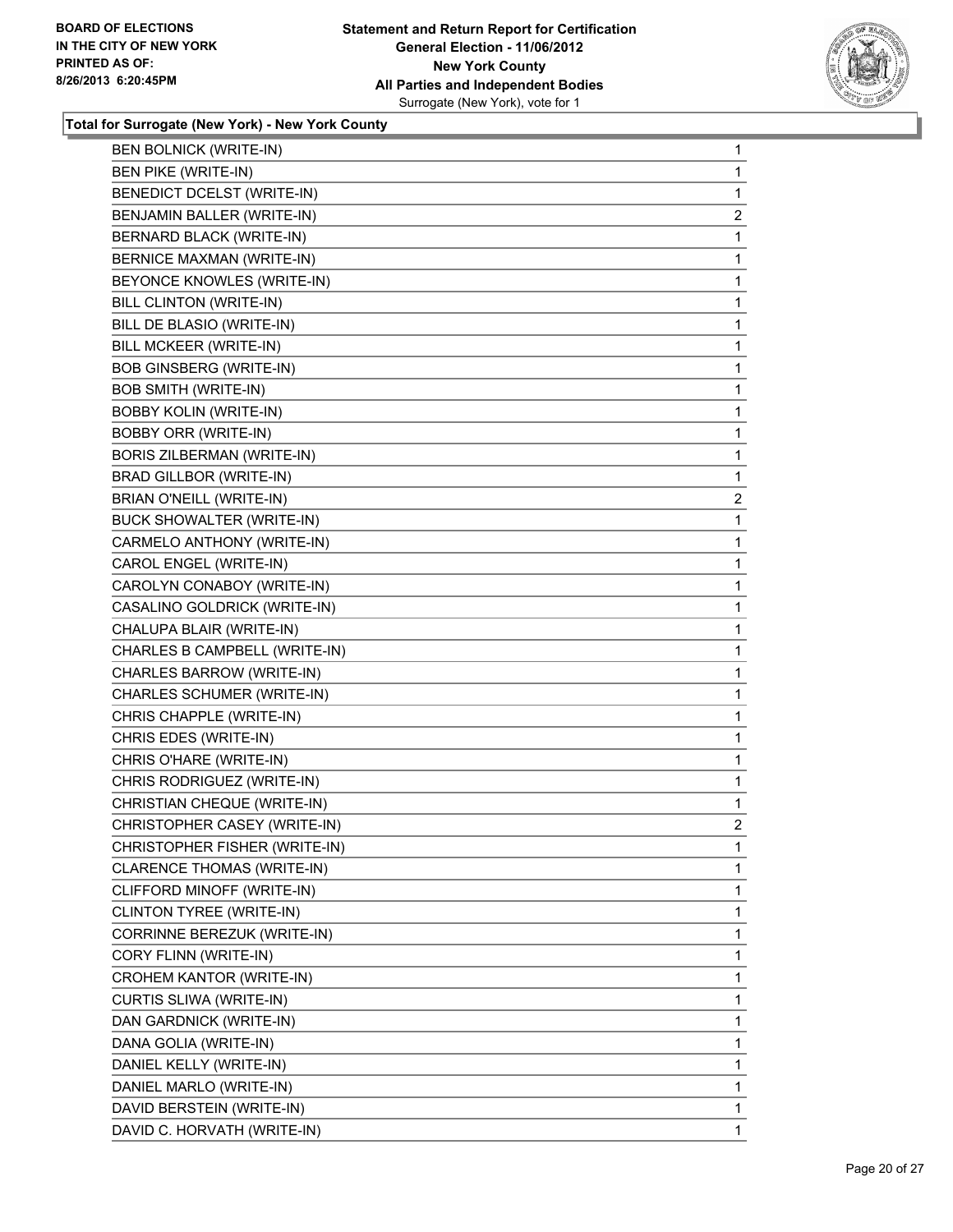

| DAVID CRANEY (WRITE-IN)            | 1              |
|------------------------------------|----------------|
| DAVID DINKENS (WRITE-IN)           | 1              |
| DAVID DUNPHY (WRITE-IN)            | 1              |
| DAVID LAUGE (WRITE-IN)             | 1              |
| DAVID LETTERMAN (WRITE-IN)         | 1              |
| DAVID SACK (WRITE-IN)              | 1              |
| DAVID SKURNIK (WRITE-IN)           | 1              |
| DAVIS ZEINSTEIN (WRITE-IN)         | 1              |
| DAWN FOX (WRITE-IN)                | 1              |
| DENNIS NONALO (WRITE-IN)           | 1              |
| DENNIS O'LEARY (WRITE-IN)          | 1              |
| DENNIS SMETANA (WRITE-IN)          | 1              |
| DEREK BROWN (WRITE-IN)             | 1              |
| DEREK STOUT (WRITE-IN)             | 1              |
| DON DRAPER (WRITE-IN)              | 1              |
| DON JOHNSON (WRITE-IN)             | 1              |
| DONATHAN SALKALN (WRITE-IN)        | 1              |
| DOUGLAS BARONE (WRITE-IN)          | 1              |
| E. BENJAMIN POSNACK (WRITE-IN)     | 1              |
| ED COX (WRITE-IN)                  | 1              |
| ED GOLDMAN (WRITE-IN)              | 1              |
| EDWARD C. BURNS (WRITE-IN)         | 1              |
| EL HOFFMAN (WRITE-IN)              | 1              |
| ELAYNA PHAM (WRITE-IN)             | 1              |
| ELIZABETH TAYLOR (WRITE-IN)        | 1              |
| EMANUEL J. CHOSAK (WRITE-IN)       | 1              |
| EMILY HAUER (WRITE-IN)             | $\overline{2}$ |
| ERIK VISKEY (WRITE-IN)             | 1              |
| ERIN HUGHES (WRITE-IN)             | 1              |
| ERIN MCKIMPY (WRITE-IN)            | 1              |
| EVAN COWIT (WRITE-IN)              | 1              |
| EVAN ROCHMAN (WRITE-IN)            | 1              |
| EVE MARKEWICH (WRITE-IN)           | 1              |
| EVE NALLEWIZ (WRITE-IN)            | 1              |
| FIDEL CASTRO (WRITE-IN)            | 1              |
| FIRM FISHERMAN (WRITE-IN)          | 1              |
| FRANK NESTOKE (WRITE-IN)           | 1              |
| FRANK PERRY (WRITE-IN)             | 1              |
| <b>GABRIEL SPECIALE (WRITE-IN)</b> | 1              |
| GARY JOHNSON (WRITE-IN)            | 2              |
| <b>GENE BARRETT (WRITE-IN)</b>     | 1              |
| <b>GEORGE BARRETT (WRITE-IN)</b>   | 1              |
| <b>GEORGE SILVER (WRITE-IN)</b>    | 1              |
| GEORGE W. BUSH (WRITE-IN)          | 1              |
| GERALDINE CHRISTENSEN (WRITE-IN)   | 1              |
| GINA DEMECH (WRITE-IN)             | $\mathbf{1}$   |
|                                    |                |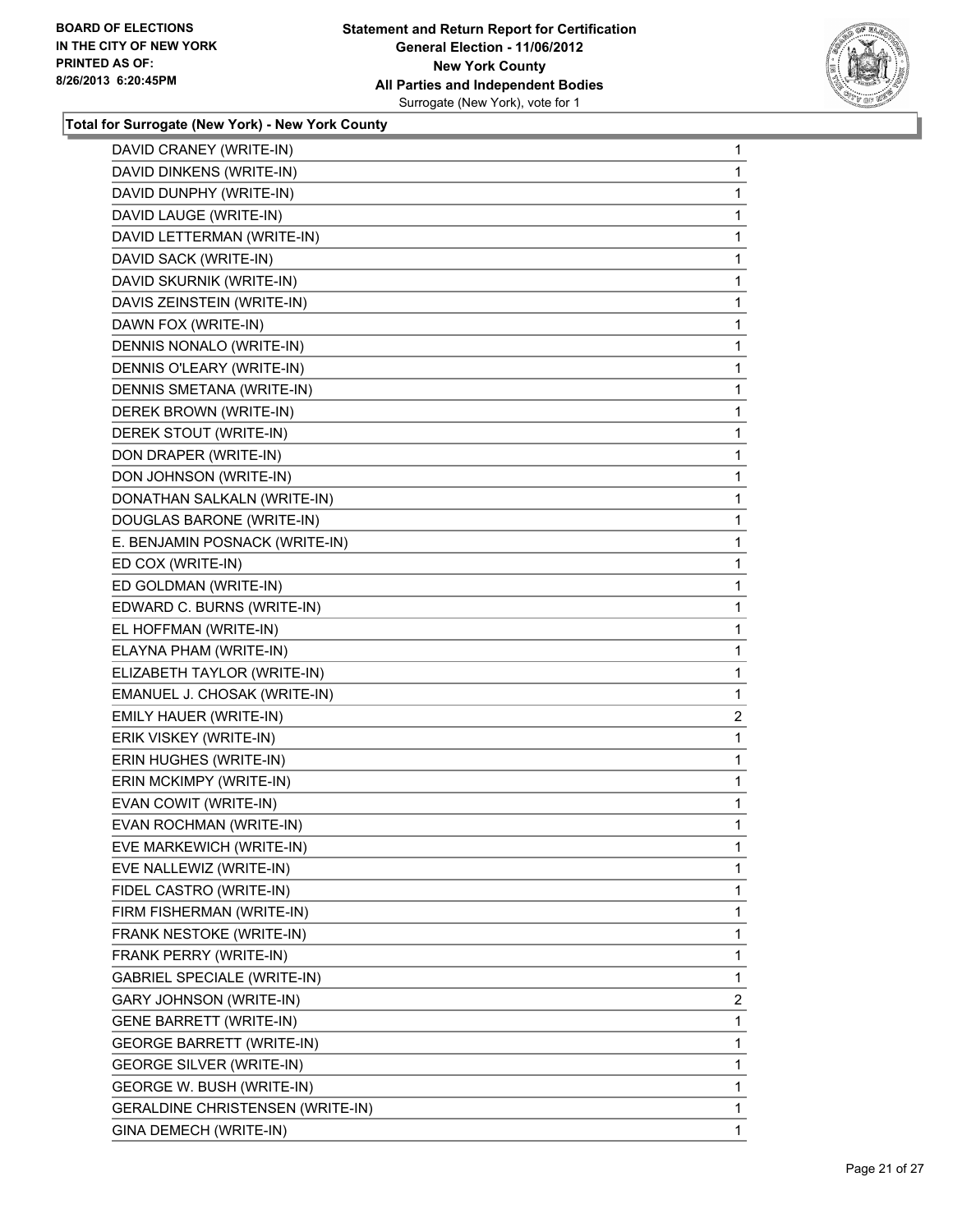

| <b>GLEN JOHNSTEIN (WRITE-IN)</b>  | 1              |
|-----------------------------------|----------------|
| <b>GLEN KINNAIRD (WRITE-IN)</b>   | 1              |
| <b>GLORDI LAFORGE (WRITE-IN)</b>  | 1              |
| <b>GRACE C MAGUIRE (WRITE-IN)</b> | 1              |
| <b>GREG BLATTO (WRITE-IN)</b>     | 1              |
| HALLE BECKER (WRITE-IN)           | 1              |
| HANNAH MILLER (WRITE-IN)          | 1              |
| HARRY SILMAN (WRITE-IN)           | 1              |
| HOWARD DEAN (WRITE-IN)            | 1              |
| HOWARD STERN (WRITE-IN)           | 1              |
| HYMAN SILVERGLAD (WRITE-IN)       | 1              |
| IAN CUNNINGHAM (WRITE-IN)         | 1              |
| IGNARIE ETXEBERRA (WRITE-IN)      | 1              |
| IZAK MARKER (WRITE-IN)            | 1              |
| JACOB GERSHMAN (WRITE-IN)         | 1              |
| JACQUELINE ST. JOHN (WRITE-IN)    | 1              |
| JAIME CHOSAK (WRITE-IN)           | 1              |
| JAKE DALE (WRITE-IN)              | 1              |
| JAMES FORD (WRITE-IN)             | 1              |
| JAMES MORGAN (WRITE-IN)           | 1              |
| JAMES MOSLEY (WRITE-IN)           | $\overline{c}$ |
| JAMES ROUEN (WRITE-IN)            | 1              |
| JAMIE JUNCO JR. (WRITE-IN)        | 1              |
| JAN DOWDING (WRITE-IN)            | 1              |
| JANIS JOYCE (WRITE-IN)            | 1              |
| JASON DAVIS (WRITE-IN)            | 1              |
| JASON FOURE (WRITE-IN)            | 1              |
| JASON FRIEDMAN (WRITE-IN)         | 1              |
| JASPER ADELMAN (WRITE-IN)         | 1              |
| JAY LENGESZ (WRITE-IN)            | 1              |
| JEFF VAN DRUST (WRITE-IN)         | 1              |
| JEREMY RICHARDSON (WRITE-IN)      | 1              |
| JEREMY SCHITFRES (WRITE-IN)       | 1              |
| JEROME C. RENNERS (WRITE-IN)      | $\mathbf{1}$   |
| JESIE PELLER (WRITE-IN)           | 1              |
| JESSE LYNN (WRITE-IN)             | 1              |
| JILL STEIN (WRITE-IN)             | 1              |
| JILLLIAN PLOMIN (WRITE-IN)        | $\mathbf{1}$   |
| JING WANG (WRITE-IN)              | 1              |
| JOE CZERISKY (WRITE-IN)           | $\overline{2}$ |
| JOE JESENSKY (WRITE-IN)           | 1              |
| JOE SMITH (WRITE-IN)              | 1              |
| JOHN EVANGELROS (WRITE-IN)        | 1              |
| JOHN KEMPE (WRITE-IN)             | $\mathbf{1}$   |
| JOHN LENNON (WRITE-IN)            | 1              |
| JOHN REDDY (WRITE-IN)             | $\mathbf 1$    |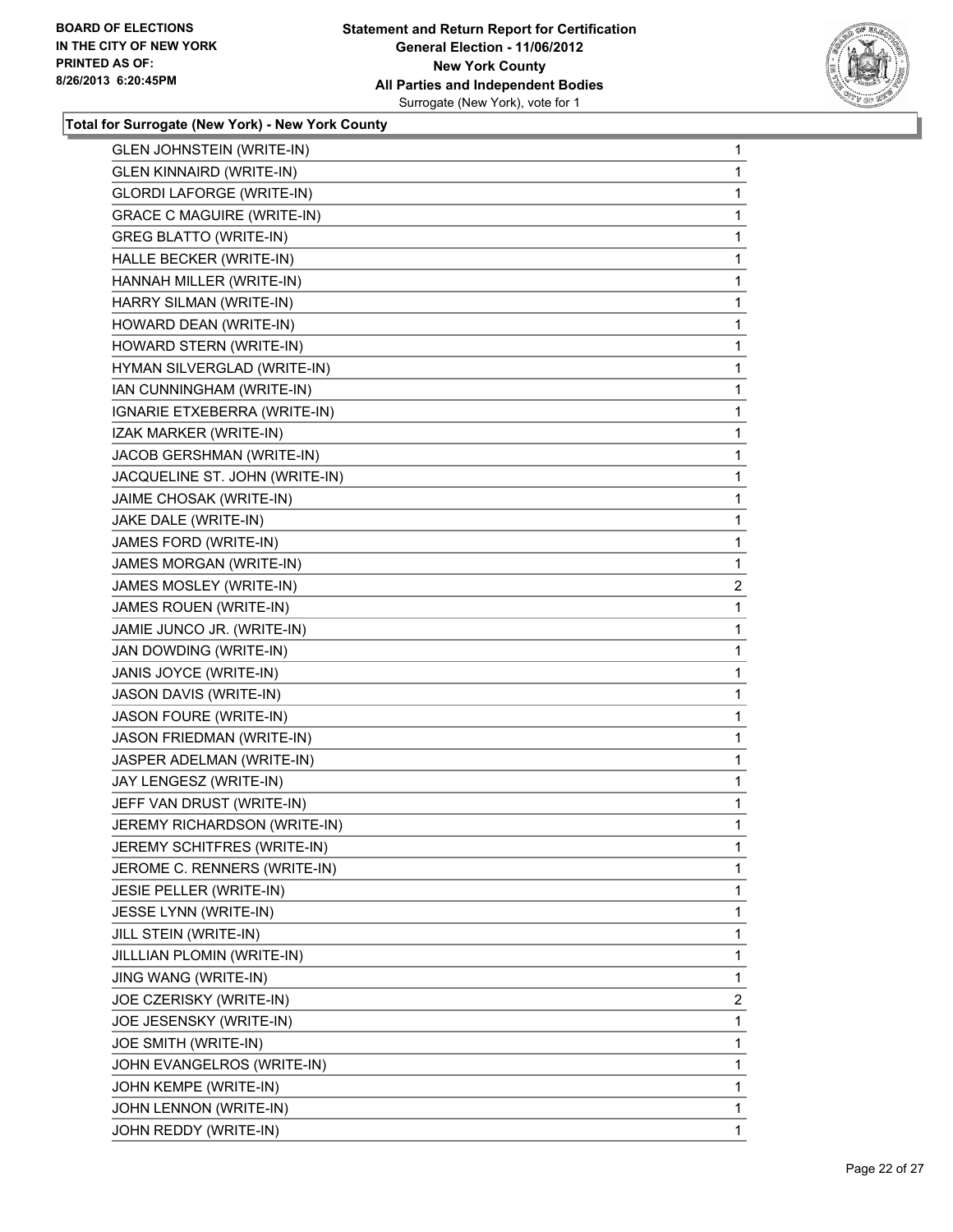

| JOHN SMITH (WRITE-IN)             | $\mathbf 1$             |
|-----------------------------------|-------------------------|
| JOHN STEWARD (WRITE-IN)           | 1                       |
| JOHNATHAN BARDARD (WRITE-IN)      | 1                       |
| JON KAUFMAN (WRITE-IN)            | 1                       |
| JORDAN CARTER (WRITE-IN)          | $\overline{\mathbf{c}}$ |
| JOSE IYLES (WRITE-IN)             | 1                       |
| JOSH LERIN (WRITE-IN)             | 1                       |
| JOSH RAMIREZ (WRITE-IN)           | 1                       |
| JOSHUA DAVID TUCKMAN (WRITE-IN)   | 1                       |
| JOSHUA SIDEROWITZ (WRITE-IN)      | 1                       |
| JULIA VIEGUL (WRITE-IN)           | 1                       |
| JULIA WILLEBRAND (WRITE-IN)       | 1                       |
| JULIAN BOEHM (WRITE-IN)           | 1                       |
| <b>JUSTIN DILLION (WRITE-IN)</b>  | 1                       |
| <b>JUSTIN LARD (WRITE-IN)</b>     | 1                       |
| KARL MARX (WRITE-IN)              | 1                       |
| KASHA RICHMAN (WRITE-IN)          | 1                       |
| KATE BOSWORTH (WRITE-IN)          | 1                       |
| KATHLEEN DANIELPOUR (WRITE-IN)    | 1                       |
| KATY HOCHWL (WRITE-IN)            | 1                       |
| KEVER O'CONNELL PELLER (WRITE-IN) | 1                       |
| KEVIN KOHL (WRITE-IN)             | 1                       |
| KEVIN NEVELOFF (WRITE-IN)         | 1                       |
| <b>KEVIN RICHARDS (WRITE-IN)</b>  | 1                       |
| KEVIN SWEENEY (WRITE-IN)          | 1                       |
| KIRILL NOVIKOV (WRITE-IN)         | 1                       |
| KRISTEN GLENN (WRITE-IN)          | 1                       |
| KURT HOKE (WRITE-IN)              | 1                       |
| LANCE LIEBERMAN (WRITE-IN)        | 1                       |
| LAURA COROZZI (WRITE-IN)          | 1                       |
| LAUREN BOBBITT (WRITE-IN)         | 1                       |
| LAURIA WINTERROIA (WRITE-IN)      | 1                       |
| LAWRENCE JONES (WRITE-IN)         | 1                       |
| LEE BROWN (WRITE-IN)              | 1                       |
| LENNY WRENSTAL (WRITE-IN)         | 1                       |
| LEONARD LOPATE (WRITE-IN)         | 1                       |
| LEONORA MORAN (WRITE-IN)          | 1                       |
| LINDA LE CORTE (WRITE-IN)         | 1                       |
| LOGAN GEWIN (WRITE-IN)            | 1                       |
| LORENZO WARD (WRITE-IN)           | 1                       |
| LOUIS DIMARCO (WRITE-IN)          | 1                       |
| LUCY MARTINEZ (WRITE-IN)          | 1                       |
| MAC HOWARD (WRITE-IN)             | 1                       |
| MACLEAR SOROLK (WRITE-IN)         | 1                       |
| MADELINE LETWACK (WRITE-IN)       | 1                       |
| MARA LEVINE (WRITE-IN)            | 1                       |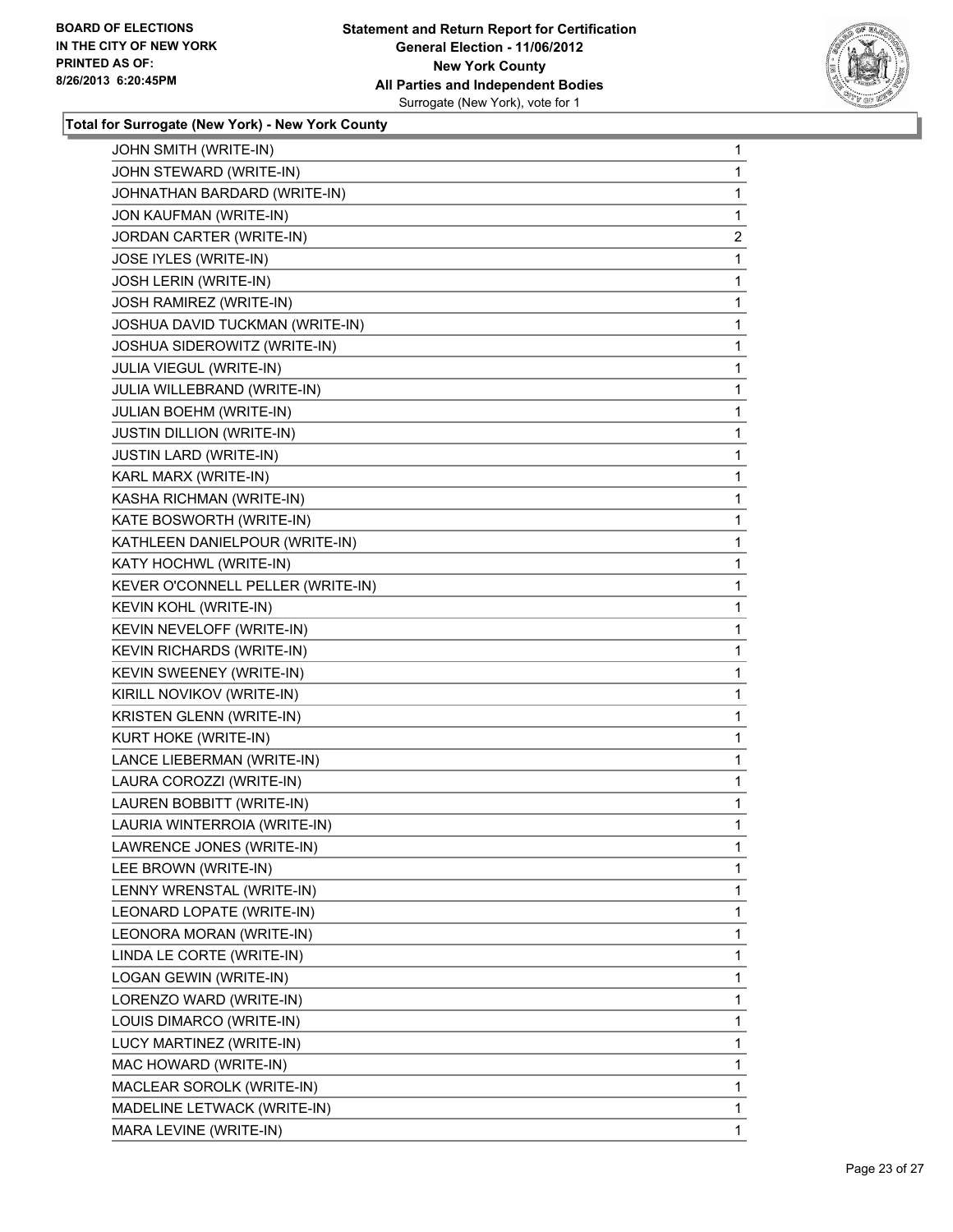

| MARC FIRSTENBERG (WRITE-IN)    | 1            |
|--------------------------------|--------------|
| MARCO MIRO (WRITE-IN)          | 1            |
| MARIE RUNYON (WRITE-IN)        | 2            |
| MARK D. BIRMAN (WRITE-IN)      | 1            |
| MARK DA ROCO (WRITE-IN)        | 1            |
| MARK GREEN (WRITE-IN)          | 1            |
| MARK J. EBERIE (WRITE-IN)      | 1            |
| MARK MAURICE (WRITE-IN)        | 1            |
| MARRIE KLEINBURT (WRITE-IN)    | 1            |
| MARTA VEGA (WRITE-IN)          | 1            |
| MARTHA STEWART (WRITE-IN)      | 1            |
| MARY KAPARIC (WRITE-IN)        | 1            |
| MARY SILMAN (WRITE-IN)         | 1            |
| MATHEW MURPHY (WRITE-IN)       | 1            |
| MATT LANG (WRITE-IN)           | 1            |
| MATTAN ADLER (WRITE-IN)        | 1            |
| MATTHEW VITRI (WRITE-IN)       | 1            |
| MAURIE DUBOIS (WRITE-IN)       | 1            |
| MAX SARINSKY (WRITE-IN)        | 1            |
| MEGAN ACKERMAN (WRITE-IN)      | 1            |
| MELODY BAUGH (WRITE-IN)        | 1            |
| MICAH MALTZ (WRITE-IN)         | 1            |
| MICHAEL BRENNAN (WRITE-IN)     | 1            |
| MICHAEL BROWN (WRITE-IN)       | 1            |
| MICHAEL E. MEDEIRO (WRITE-IN)  | 1            |
| MICHAEL GAFKOWSKI (WRITE-IN)   | 1            |
| MICHAEL JACOBS (WRITE-IN)      | 1            |
| MICHAEL KANE (WRITE-IN)        | 1            |
| MICHAEL MALLIS (WRITE-IN)      | 1            |
| MICHAEL PICCHITO (WRITE-IN)    | 1            |
| MICHAEL ROBBINS (WRITE-IN)     | 1            |
| MICHAEL URIST (WRITE-IN)       | 3            |
| MICHELLE BACHMAN (WRITE-IN)    | 1            |
| MILAH LASHEN (WRITE-IN)        | 1            |
| MILES TAMIS (WRITE-IN)         | 1            |
| MILTON TINGLING (WRITE-IN)     | 1            |
| MIMI BOROWICH (WRITE-IN)       | 1            |
| MITT ROMNEY (WRITE-IN)         | 3            |
| MIYA DE SILVA (WRITE-IN)       | 1            |
| MOHAMMED CHERTTEOUI (WRITE-IN) | 1            |
| MONA ZVGHBI (WRITE-IN)         | 1            |
| MYRDAN LILLES (WRITE-IN)       | 1            |
| NAOMI TARLAW (WRITE-IN)        | 1            |
| NAT BOTWINICK (WRITE-IN)       | 1            |
| NATALIS KRAMER (WRITE-IN)      | 1            |
| NATE FELLOMILLER (WRITE-IN)    | $\mathbf{1}$ |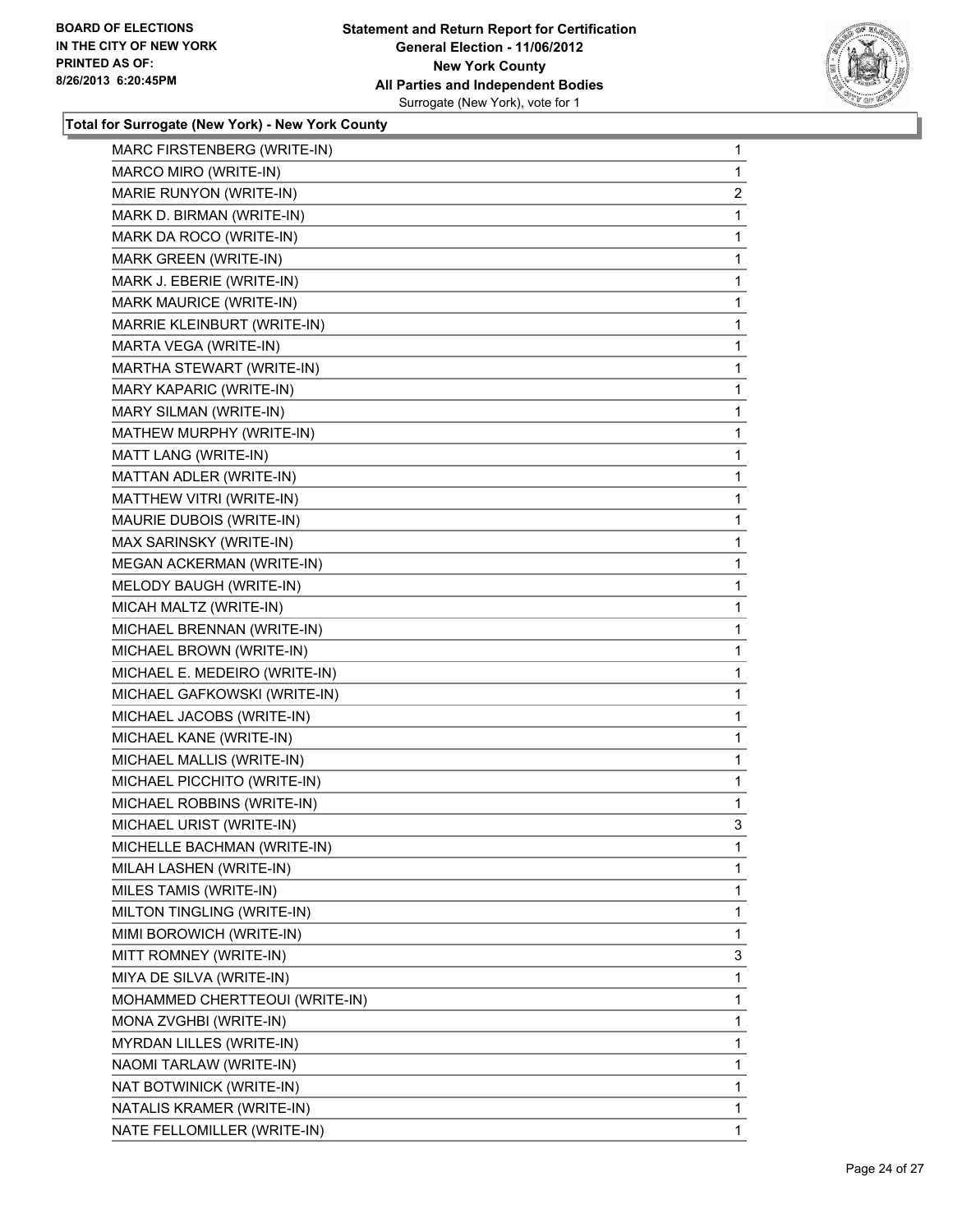

| NATHANIEL BOTWINICK (WRITE-IN)  | 1              |
|---------------------------------|----------------|
| NEIL BREGMAN (WRITE-IN)         | 1              |
| NEVA D. STROM (WRITE-IN)        | 1              |
| NIAM KAUFMAN (WRITE-IN)         | $\overline{2}$ |
| NICK JOHNSON (WRITE-IN)         | 1              |
| NILSA SANTIAGO (WRITE-IN)       | 1              |
| NOAH HARLAN (WRITE-IN)          | 1              |
| OLIVIA SHIPMAN (WRITE-IN)       | 1              |
| OWEN FAY (WRITE-IN)             | 1              |
| PAM HALPERT (WRITE-IN)          | 1              |
| PATRICIA SAWICKI (WRITE-IN)     | 1              |
| PATRICK EWING (WRITE-IN)        | 1              |
| PATRICK SMITH (WRITE-IN)        | 1              |
| PAUL C. COFREY (WRITE-IN)       | 1              |
| PAUL DECK (WRITE-IN)            | 1              |
| PAUL HAISHMAN (WRITE-IN)        | 1              |
| PAUL MARTIN (WRITE-IN)          | 1              |
| PETER L. BROOKS (WRITE-IN)      | 1              |
| PETER MILLIGEN (WRITE-IN)       | 1              |
| PETER SILVERMAN (WRITE-IN)      | 1              |
| PETER WALLACE (WRITE-IN)        | 1              |
| PETER WEN (WRITE-IN)            | 1              |
| PHIL BAUMARTNER (WRITE-IN)      | 1              |
| PHIL LESH (WRITE-IN)            | 1              |
| RACHEL NEWMAN (WRITE-IN)        | $\overline{a}$ |
| RACHEL PAULEY (WRITE-IN)        | 1              |
| RACHEL SCHNECK (WRITE-IN)       | 1              |
| RACHELLE BORJA (WRITE-IN)       | $\mathbf{1}$   |
| RAFAEL HERNANDEZ (WRITE-IN)     | 1              |
| RAY DORADO (WRITE-IN)           | 1              |
| RAY VALERIO (WRITE-IN)          | 1              |
| <b>REUBEN MARCUS (WRITE-IN)</b> | 1              |
| REX RYAN (WRITE-IN)             | 2              |
| RICARDO DE LA FUENTE (WRITE-IN) | 1              |
| RICHARD EDELMAN (WRITE-IN)      | 1              |
| RICHARD STEPHENS (WRITE-IN)     | 1              |
| RICHARD YASTRABINSKY (WRITE-IN) | 1              |
| RICK LAZIO (WRITE-IN)           | 2              |
| RITA KOPLIN (WRITE-IN)          | 1              |
| ROB HENSE (WRITE-IN)            | 1              |
| ROBERT HORN (WRITE-IN)          | 1              |
| ROBERT KANE (WRITE-IN)          | 1              |
| ROBERT MORSE (WRITE-IN)         | 1              |
| ROBERT RICHARDSON (WRITE-IN)    | 1              |
| ROBERT S. HANSEN (WRITE-IN)     | 1              |
| ROBERT SCHWARTZ (WRITE-IN)      | 1              |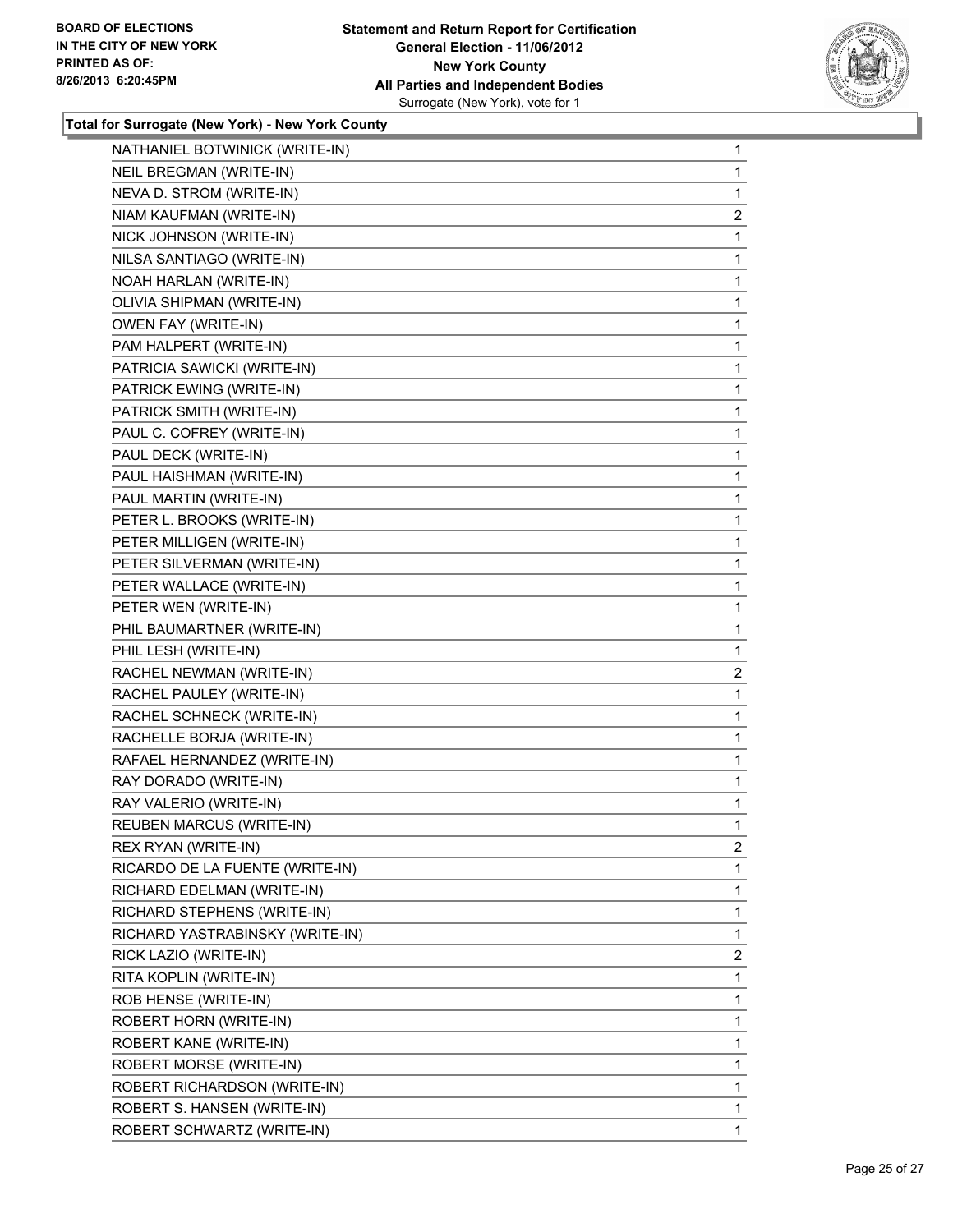

| ROBERT STEPANELE (WRITE-IN)        | 1                       |
|------------------------------------|-------------------------|
| ROBERT T. JOHNSON (WRITE-IN)       | 1                       |
| RON PAUL (WRITE-IN)                | 5                       |
| RONALD REAGAN (WRITE-IN)           | $\overline{\mathbf{c}}$ |
| RUDOLPH GIULIANI (WRITE-IN)        | $\overline{2}$          |
| RYAN BERMINGHAM (WRITE-IN)         | 1                       |
| RYAN MCNARMARA (WRITE-IN)          | 1                       |
| RYAN RYZER (WRITE-IN)              | 1                       |
| RYER B. NESLIN (WRITE-IN)          | 1                       |
| SALLY STRUTHERS (WRITE-IN)         | 1                       |
| SANTIAGO HERNANDEZ (WRITE-IN)      | 1                       |
| SHARON WARHIT (WRITE-IN)           | 1                       |
| SIOBHAN M DUNN (WRITE-IN)          | 1                       |
| STEPHANIE CLOUD (WRITE-IN)         | 1                       |
| STEPHEN ANOZA (WRITE-IN)           | 1                       |
| STEPHEN COLBERT (WRITE-IN)         | 1                       |
| STEVE LIPSKY (WRITE-IN)            | 1                       |
| STEVE VILLANUEVA (WRITE-IN)        | 1                       |
| STEVE WECKES (WRITE-IN)            | 1                       |
| STEVE WILLIAMS (WRITE-IN)          | 1                       |
| STUART FRAASS (WRITE-IN)           | 1                       |
| SUE SUSMAN (WRITE-IN)              | 1                       |
| SUSAN MILLER (WRITE-IN)            | 1                       |
| SUSAN WATSON (WRITE-IN)            | 1                       |
| SUSAN YOO (WRITE-IN)               | 1                       |
| SYLVIE JARNEK (WRITE-IN)           | 1                       |
| TERRENCE RIVILIANE (WRITE-IN)      | 1                       |
| TERRI REGAN (WRITE-IN)             | 1                       |
| THERESA BERGNER (WRITE-IN)         | 2                       |
| THOMAS RUDAT (WRITE-IN)            | 1                       |
| THOMAS SCIACO (WRITE-IN)           | 1                       |
| THURGOOD MARSHALL (WRITE-IN)       | 1                       |
| TIM HANLEY (WRITE-IN)              | 2                       |
| TINA FEY (WRITE-IN)                | 1                       |
| TING UNU (WRITE-IN)                | 1                       |
| TOM BRADY (WRITE-IN)               | 1                       |
| TONY PERKINS (WRITE-IN)            | 1                       |
| TONY VASSALLO (WRITE-IN)           | 1                       |
| UNATTRIBUTABLE WRITE-IN (WRITE-IN) | 330                     |
| <b>VERNON SANDERS (WRITE-IN)</b>   | 1                       |
| WARREN BURGER (WRITE-IN)           | 1                       |
| WENDY LONG (WRITE-IN)              | 1                       |
| WHITNEY TILSON (WRITE-IN)          | 1                       |
| YU ZHANG (WRITE-IN)                | 1                       |
| YVES A. VITAL (WRITE-IN)           | 1                       |
| Z. CLIFTON DAMERC IV (WRITE-IN)    | 1                       |